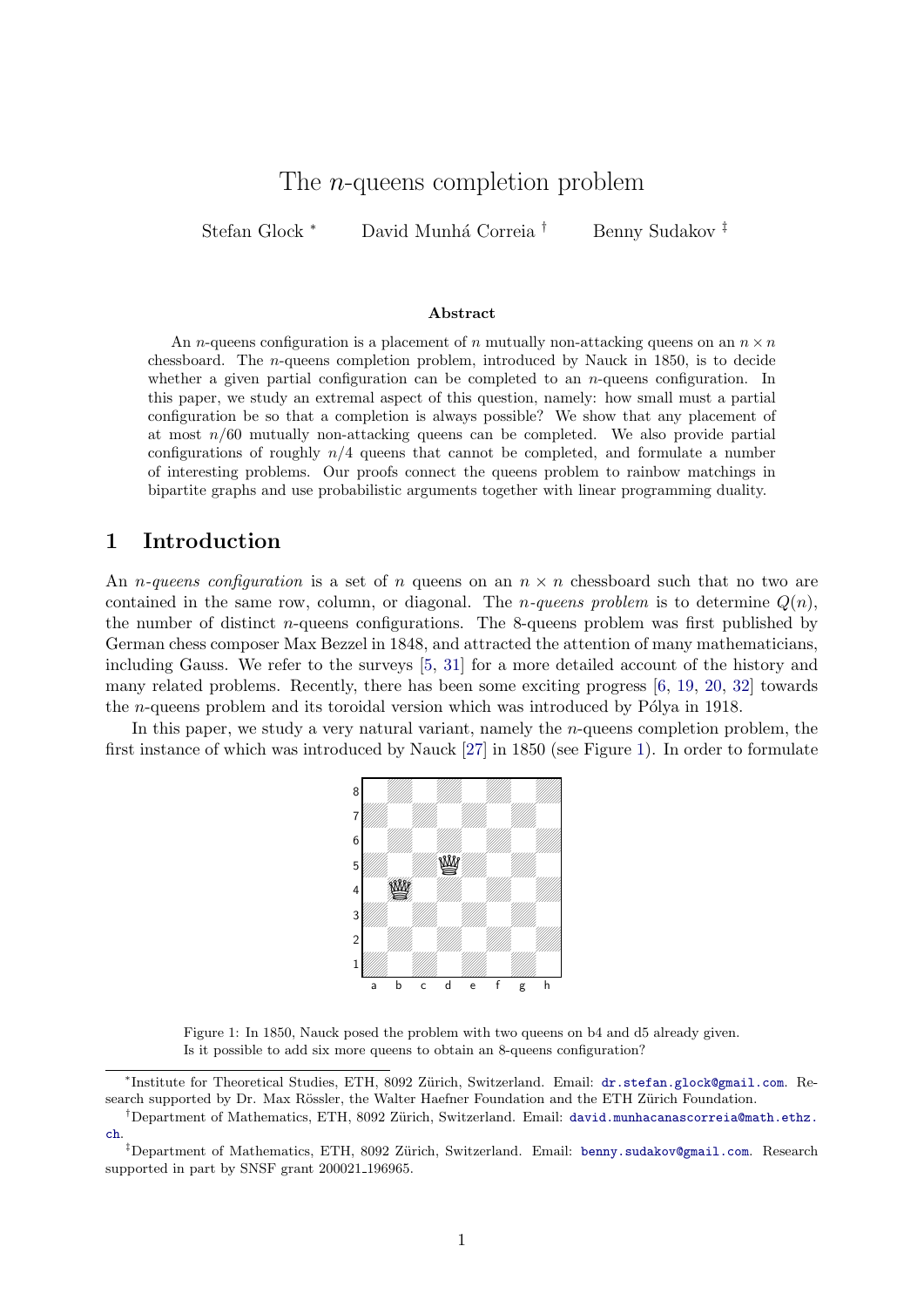the problem precisely, let us represent the chessboard by the 2-dimensional grid  $[n] \times [n]$ . For  $i \in [n]$ , define

$$
R_i = \{(i, j) : j \in [n]\},
$$
  

$$
C_i = \{(j, i) : j \in [n]\}.
$$

We let  $\mathcal{R}_n = \{R_i : i \in [n]\}$  denote the set of all rows and  $\mathcal{C}_n = \{C_i : i \in [n]\}$  the set of all columns. For  $k \in \{-(n-1), \ldots, n-1\}$ , define

$$
D_k^+ = \{(i, j) \in [n] \times [n] : i + j - (n + 1) = k\},
$$
  

$$
D_k^- = \{(i, j) \in [n] \times [n] : i - j = k\}.
$$

Hence,  $D_0^+$  and  $D_0^-$  are the two main diagonals of size n. We let  $\mathcal{D}_n = \{D_k^+\}$  $D_k^+, D_k^- : k \in$  ${-n-1,...,n-1}$  denote the set of all diagonals (see Figure [2](#page-3-0) below). Finally, we refer to the elements of  $\mathcal{L}_n = \mathcal{R}_n \cup \mathcal{C}_n \cup \mathcal{D}_n$  simply as *lines*. If n is clear from the context, we omit the subscripts.

A partial n-queens configuration is a subset  $Q' \subset [n] \times [n]$  such that every line contains at most one element of  $Q'$ , and an *n*-queens configuration is a partial *n*-queens configuration of size *n*. We say that a partial *n*-queens configuration  $Q'$  can be *completed* if there exists an *n*-queens configuration Q with  $Q' \subset Q$ . Now, the *n*-queens completion problem is the following: Given a positive integer n and a partial n-queens configuration  $Q'$ , can  $Q'$  be completed?

When  $Q'$  is empty, the question simply becomes whether an *n*-queens configuration exists. This is known to be the case whenever  $n \notin \{2, 3\}$ . However, the standard constructions (see [\[5\]](#page-17-0)) are mostly obtained via some algebraic equations and are thus very rigid. In particular, by placing a few queens, one can quickly rule out such a construction. In contrast, the recent works [\[6,](#page-17-1) [20,](#page-17-3) [32\]](#page-18-1) on counting n-queens configurations rely on probabilistic methods. Roughly speaking, the idea is to place queens iteratively using a random procedure, where in each step one of the still available squares is chosen at random, until  $(1 - o(1))n$  queens are placed. Then the absorbing method is used to show that with high probability such a partial configuration can be completed. By carefully analysing this 2-phased procedure, one can obtain lower bounds on  $Q(n)$ . On a high level, this suggests that if a given partial *n*-queens configuration  $Q'$  "looks random", it should be completable.

We consider an extremal aspect of the *n*-queens completion problem, namely, how small must  $Q'$  be so that a completion is always possible? This type of question has a long history and has been extensively studied for many related problems. For instance, Evans [\[12\]](#page-17-4) conjectured in 1960 that any partial Latin square of order  $n$  with fewer than  $n$  cells filled can be completed, which would be best possible. Evan's conjecture was eventually proved by Smetaniuk [\[33\]](#page-18-3) and independently by Andersen and Hilton [\[4\]](#page-16-0) (see also [\[2\]](#page-16-1) for a nice exposition about this problem). In a similar spirit, given a partial Steiner triple system of order  $n \equiv 1, 3 \mod 6$ , a famous conjecture of Nash-Williams [\[26\]](#page-17-5) would imply that if at most  $n/4$  pairs are covered at every point, then the triple system can be completed. Motivated by this, we make the following definition.

**Definition 1.1.** Define  $qc(n)$  as the maximum integer with the property that any partial *n*-queens configuration of size at most  $qc(n)$  can be completed. We call  $qc(n)$  the *n*-queens completion threshold.

We remark that this parameter also has an important algorithmic consequence. The nqueens problem has been used in many AI papers as a benchmark problem. Gent, Jefferson and Nightingale [\[14\]](#page-17-6) showed that the n-queens completion problem is NP-complete in general. However, observe that for all  $Q'$  whose size is restricted to at most  $qc(n)$ , the decision problem whether  $Q'$  can be completed is trivial. We refer to [\[14\]](#page-17-6) for a more thorough discussion of complexity and its ramifications for Artificial Intelligence research.

Our main result is that the completion threshold is linear in  $n$ .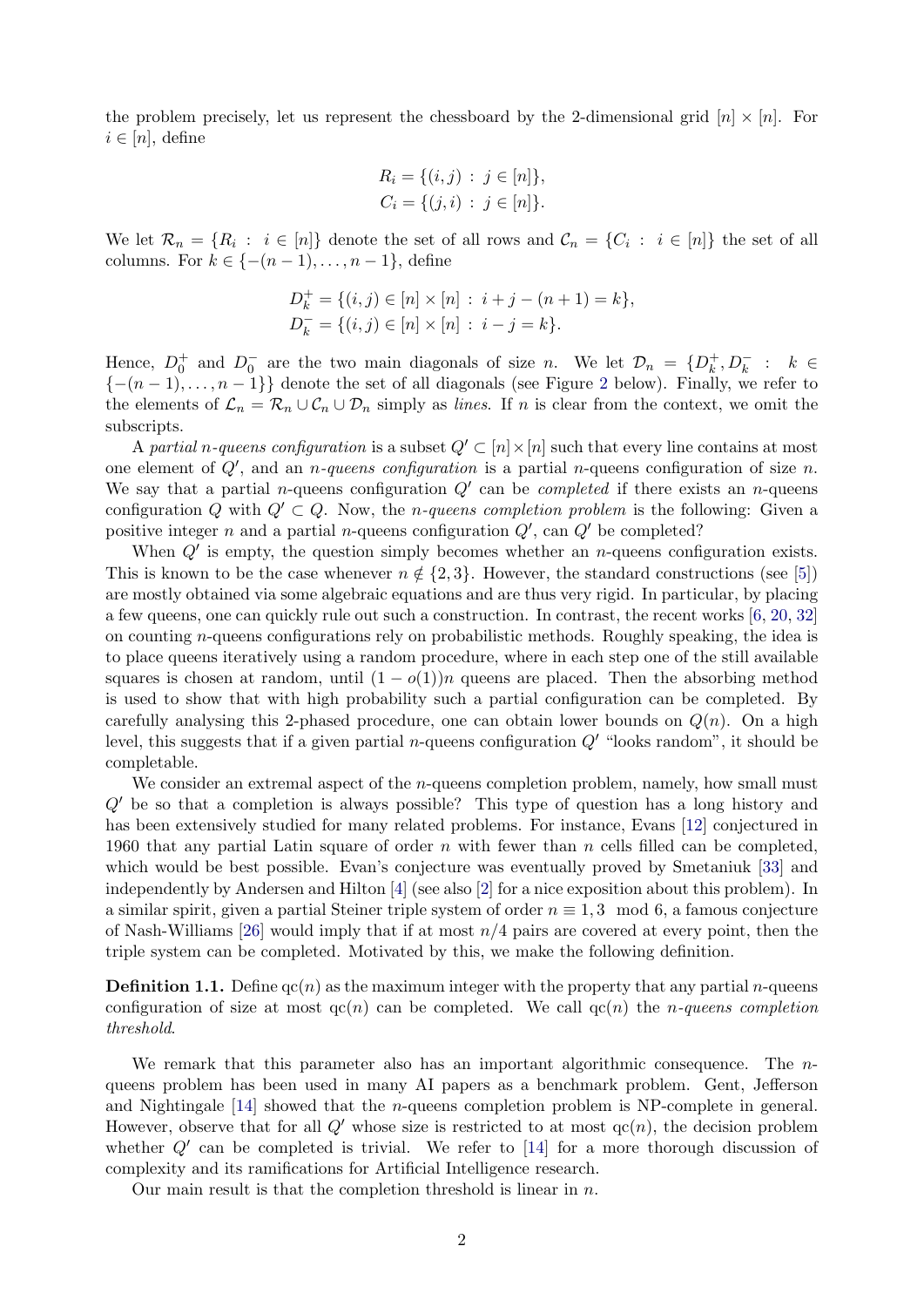#### <span id="page-2-1"></span>**Theorem 1.2.** For all sufficiently large n, we have  $n/60 < \text{qc}(n) < n/4$ .

To prove this theorem, in Section [2,](#page-2-0) we establish a connection between the *n*-queens completion problem and rainbow matchings in bipartite graphs. Then we deduce our lower bound modulo the proof of a "rainbow matching lemma". The study of rainbow subgraph problems has been very fertile in recent years (see e.g. [\[1,](#page-16-2) [3,](#page-16-3) [8,](#page-17-7) [9,](#page-17-8) [10,](#page-17-9) [13,](#page-17-10) [15,](#page-17-11) [17,](#page-17-12) [18,](#page-17-13) [22,](#page-17-14) [23,](#page-17-15) [24,](#page-17-16) [25,](#page-17-17) [30\]](#page-18-4)). Our new rainbow matching lemma (Lemma [2.2\)](#page-3-1) relates to this large body of recent results in Extremal Combinatorics. Its proof, provided in Section [3,](#page-7-0) extends ideas of several earlier works. Besides proving the tool we need, our aim in this section is to discuss these important ideas and show how to use them to give a streamlined and mostly self-contained argument. The upper bound in Theorem [1.2](#page-2-1) is obtained in Section [4](#page-12-0) via an explicit construction. The proof that our constructed partial configuration is not completable uses linear programming duality. We have not attempted to optimize the constants in either bound. Some of our arguments can certainly be improved to yield better bounds. However, new ideas are needed to determine  $qc(n)$  asymptotically. We discuss this and some other possible avenues for future research in the final Section [5.](#page-15-0)

#### <span id="page-2-0"></span>2 Queens completion problem and rainbow matchings

In this section, we establish our lower bound on  $qc(n)$ , by proving that any partial *n*-queens configuration of size at most  $n/60$  can be completed.

One of the main ideas is to formulate the problem as a rainbow matching problem. This allows us to make use of a rich pool of tools and methods which have been developed for similar questions. A lot of research in this direction has been motivated by the famous Ryser–Brualdi– Stein conjecture. Originally formulated as a question about transversals in Latin squares, it postulates that every optimal edge colouring of  $K_{n,n}$  contains a matching of size  $n-1$  which is rainbow, that is, all edges in it have distinct colours. The conjecture is still wide open. The best known bound, guaranteeing a rainbow matching of size  $n - O(\log n / \log \log n)$ , was recently obtained by Keevash, Pokrovskiy, Sudakov and Yepremyan [\[17\]](#page-17-12) and improved several earlier results.

The *n*-queens problem can be formulated in a very similar way. Given the  $n \times n$  chessboard, consider the complete bipartite graph with one part  $R$  consisting of the n rows and one part  $C$ consisting of the n columns. Clearly, the edges of this graph correspond one-to-one to the squares of the chessboard. Moreover, a matching in the graph can be viewed as a placement of queens with no two queens in the same row or column. In order to encode the diagonal conflicts, we assign to each edge  $(R_i, C_j) \in \mathcal{R} \times \mathcal{C}$  the set  $\{D_{i+j-(n+1)}^+, D_{i-j}^-\}$ , that is, the two diagonals which contain the square  $(i, j)$ . Hence, in analogy with the Ryser–Brualdi–Stein conjecture, we might view the diagonals as colours, but instead of having just one colour per edge, each edge receives a set of two colours (see Figure [2\)](#page-3-0).

Observe that an  $n$ -queens configuration corresponds exactly to a perfect matching which is rainbow, meaning now that the colour sets of the edges in the matching are pairwise disjoint. Moreover, given a partial *n*-queens configuration  $Q'$ , let  $\mathcal{R}'$  be the set of remaining rows and  $\mathcal{C}'$ the set of remaining columns, and let G be the bipartite graph with parts  $\mathcal{R}', \mathcal{C}'$  where  $(R_i, C_j) \in$  $\mathcal{R}' \times \mathcal{C}'$  is still an edge if  $(i, j)$  is not diagonally attacked by any queen from  $Q'$ . Then a completion of  $Q'$  corresponds to a perfect rainbow matching of G. Note that assuming  $Q'$  is not too large, G will still be relatively dense. Indeed, say we consider  $R_i \in \mathcal{R}'$ , then the degree of  $R_i$  in G will be at least  $n-3|Q'|\$  since every queen in  $Q'$  attacks at most 3 squares from  $R_i$  (one in the same column and up to two diagonally).

Motivated by this, we want to understand under what conditions a dense graph  $G$  with a certain edge colouring has a perfect rainbow matching. For simplicity, let us first consider again the case when G is the complete bipartite graph  $K_{n,n}$ . Notice that the Ryser–Brualdi–Stein conjecture only asks for a rainbow matching of size  $n-1$ . In fact, when n is even, there are examples of optimal edge colourings of  $K_{n,n}$  without a perfect rainbow matching. A fair amount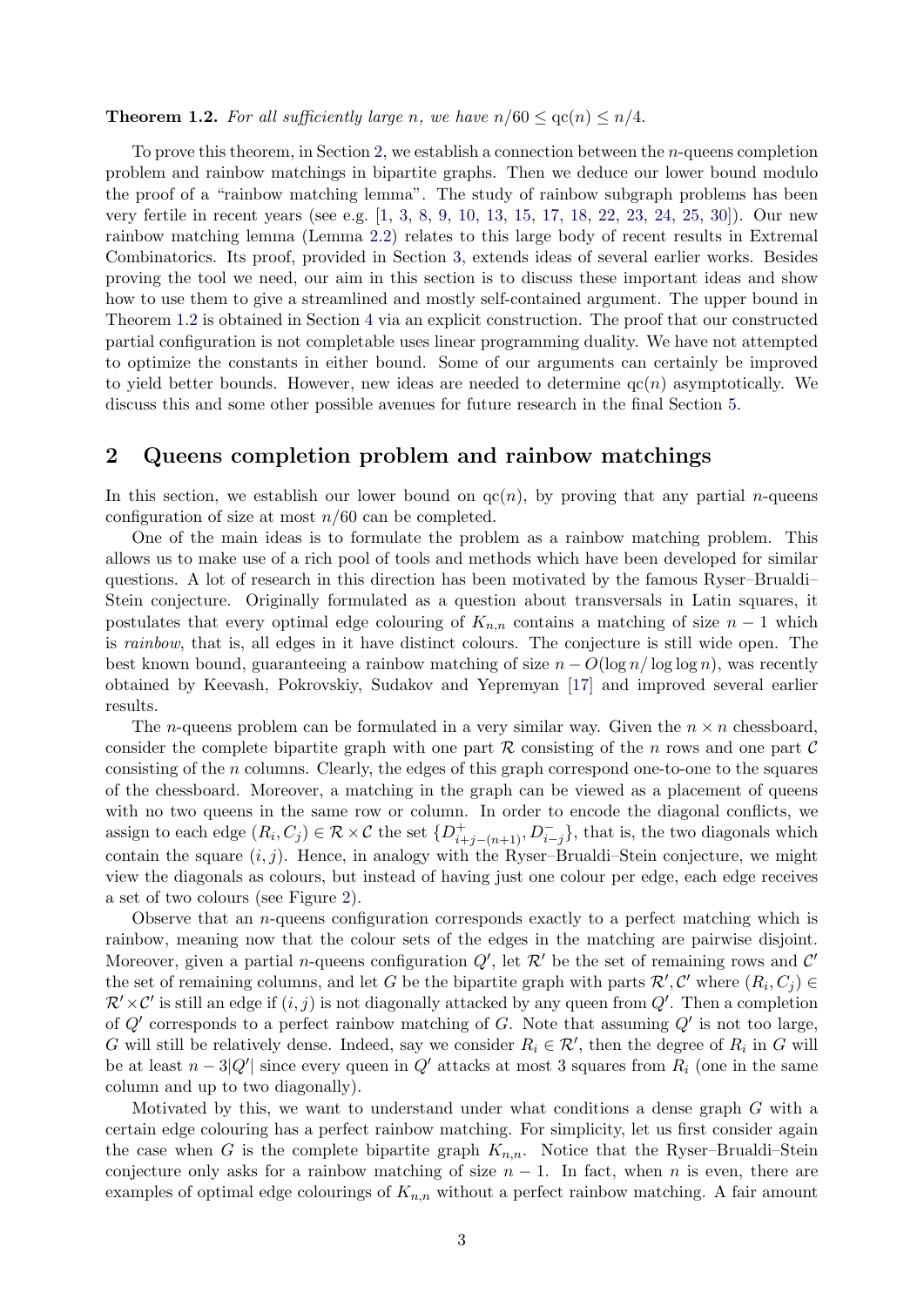<span id="page-3-0"></span>

Figure 2: Representing the chessboard as a bipartite graph. In the complete bipartite graph  $K_{n,n}$ , every edge represents a square of the chessboard. Every edge is "coloured" with a set of size 2 consisting of the two diagonals which contain the corresponding square.

of research has been devoted to find additional conditions which guarantee a perfect rainbow matching. One natural additional assumption is to restrict the degrees of the colours, where by *degree* of a colour we mean the number of edges with that colour. For instance, Erdős and Spencer [\[11\]](#page-17-18) showed, by developing the lopsided Lovász local lemma, that if  $K_{n,n}$  is properly edge-coloured and all colour degrees are at most  $n/16$ , then a perfect rainbow matching exists. Recently, Montgomery, Pokrovskiy and Sudakov [\[22\]](#page-17-14) and independently Kim, Kühn, Kupavskii and Osthus [\[18\]](#page-17-13) significantly strengthened this by proving that it suffices that all colour degrees are at most  $(1 - o(1))n$ .

<span id="page-3-2"></span>**Theorem 2.1** ([\[18,](#page-17-13) [22\]](#page-17-14)). For every  $\alpha > 0$ , if n is sufficiently large, every properly edge coloured  $K_{n,n}$  with all colour degrees at most  $(1 - \alpha)n$  has a perfect rainbow matching.

We will prove here a "rainbow matching lemma" which is of the same nature as Theorem [2.1](#page-3-2) and suited to our needs. In order to state it, we need to introduce a bit more notation. Given a graph G, a t-fold edge colouring is an assignment of sets of size t to the edges of G. The colouring is called proper if the edges at a given vertex have pairwise disjoint colour sets, and a subgraph of G is called rainbow if all its edges have pairwise disjoint colour sets. In our application, we will only need 2-fold edge colourings (a square of the chessboard coloured with the two diagonals containing it). The *degree* of a colour  $c$  is the number of edges whose colour set contains  $c$ . Finally, we call the colouring linear if for every pair of colours there is at most one edge that contains both.

As discussed above, it is important for us to find perfect rainbow matchings in graphs which are not necessarily complete bipartite. The crucial conditions (which are trivially satisfied by  $K_{n,n}$ ) are that the given graph is "approximately regular", meaning that all vertex degrees are roughly the same, and "uniformly dense" in the sense that between any sufficiently large sets there are many edges.

<span id="page-3-1"></span>**Lemma 2.2** (rainbow matching lemma). For any  $\alpha > 0$  and  $t \in \mathbb{N}$  there exist  $\epsilon > 0$  and  $n_0$  such that the following is true for any  $n \geq n_0$ . Let G be a bipartite graph with parts A, B of size n with a proper linear t-fold edge colouring. Assume that the following conditions are satisfied for some d:

- <span id="page-3-4"></span>(i) every vertex has degree  $(1 \pm \epsilon)d$ ;
- <span id="page-3-5"></span>(ii) every colour has degree at most  $(1 - \alpha)d$ ;
- <span id="page-3-3"></span>(iii) any two sets  $A' \subset A$  and  $B' \subset B$  of size at least  $(1 - \alpha)d$  have at least  $\alpha n^2$  edges between them.

Then G has a perfect rainbow matching.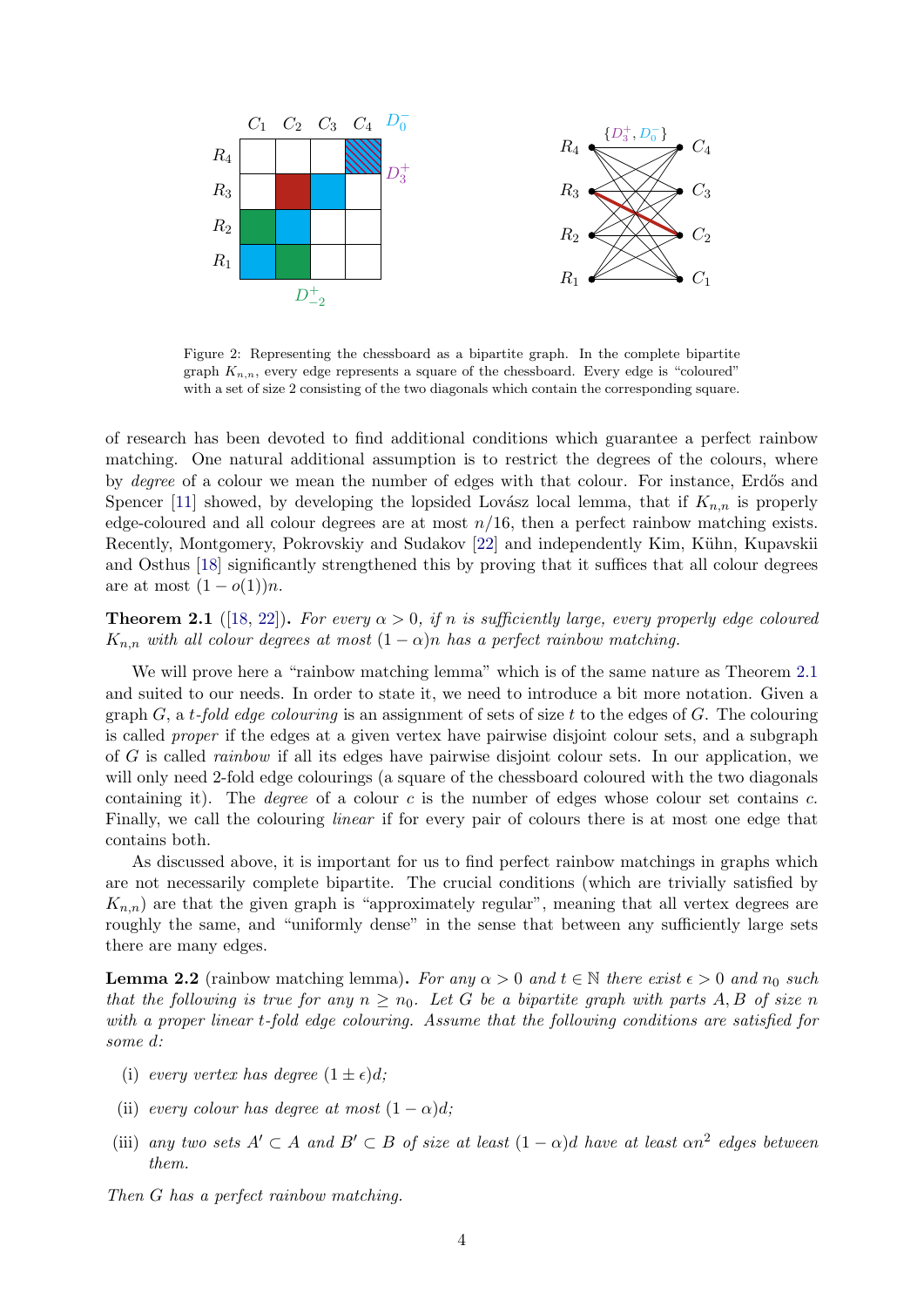Let us briefly compare this result to earlier works. Conceptionally, the main difference is that we consider t-fold edge colourings instead of just normal edge colourings. A more subtle variation concerns condition [\(iii\).](#page-3-3) Previous proofs required here that even sets of relatively small size, say,  $\epsilon n$ , have many edges between them. In contrast, note that the size condition in [\(iii\)](#page-3-3) is asymptotically optimal. For instance, when G is the disjoint union of two copies of  $K_{d,d+1}$ , where  $n = 2d + 1$ , then any sets  $A', B'$  of size  $(1 + \alpha)d$  have quadratically many edges between them, but there is no perfect matching. Finally, we remark that the assumption of the colouring being proper and linear can be weakened. Say the colouring is b-bounded if every colour appears on at most  $b$  edges incident to any given vertex, and any pair of colours appears on at most  $b$  edges together. Then our proof of Lemma [2.2](#page-3-1) generalizes to the setting when the given colouring is b-bounded for some fixed constant b.

We will prove Lemma [2.2](#page-3-1) in Section [3.](#page-7-0) In the remainder of this section, we use it to prove the lower bound of Theorem [1.2.](#page-2-1) In order to motivate the first step of our argument, observe that Lemma [2.2](#page-3-1) is not directly applicable to our problem even if  $Q'$  is empty and hence G is the complete bipartite graph  $K_{n,n}$ . Although conditions [\(i\)](#page-3-4) and [\(iii\)](#page-3-3) trivially hold with  $d = n$ , condition [\(ii\)](#page-3-5) is not satisfied because the main diagonals have size  $n$  as well. However, on average the colours (diagonals) have degree  $\sim n/2$ . Our first goal is thus to find a subgraph G' where not only the average degree of the colours is significantly smaller than the vertex degrees, but really all the colours have small degree. Equivalently, we want to find a subset  $\Lambda \subset [n] \times [n]$  of the chessboard such that the diagonals contain significantly fewer elements from  $\Lambda$  than the rows and columns. It is beneficial to consider the following fractional variant of this problem, where the aim is to find a non-negative weight function on  $[n] \times [n]$  such that the total weight of each diagonal is smaller than that of the rows and columns. One can easily find such a weight function for  $n = 3$ , say, and then scale it appropriately (see Figure [3\)](#page-4-0).

| 3/4     |     | 3/4 | $D_k^-$ |
|---------|-----|-----|---------|
|         | 1/2 |     |         |
| $3/4\,$ |     | 3/4 |         |

<span id="page-4-0"></span>Figure 3: The weight function for  $n = 3$ . All rows and columns have weight  $5/2 = 5n/6$ , while all diagonals have weight at most  $2 = 2n/3$ . For larger n, one can simply scale this weighting and achieve the same effect.

<span id="page-4-1"></span>**Proposition 2.3.** For all  $n \in \mathbb{N}$ , there exists a weighting w:  $[n] \times [n] \rightarrow [1/2, 1]$  with the property that every row and column has total weight  $5n/6 + O(1)$ , but every diagonal has weight at most  $2n/3 + O(1)$ .

**Proof.** Define a weight function  $w: [n] \times [n] \rightarrow [1/2, 1]$  by setting

$$
w((i,j)) := \begin{cases} 1/2 & \text{if } i/(n+1), j/(n+1) \in [1/3, 2/3], \\ 3/4 & \text{if } i/(n+1), j/(n+1) \in [0, 1/3) \cup (2/3, 1], \\ 1 & \text{otherwise.} \end{cases}
$$

Note that we scale i, j by  $n + 1$  for symmetry reasons. With this definition, we have  $w(R)$  $5n/6 + O(1)$  for all  $R \in \mathcal{R}$  and  $w(C) = 5n/6 + O(1)$  for all  $C \in \mathcal{C}$ . Moreover, we claim that  $w(D) \leq 2n/3 + O(1)$  for any  $D \in \mathcal{D}$ . (For a line L, we use  $w(L)$  to denote the sum of the weights of all elements of L.) By symmetry of w, it suffices to consider  $D_k^$  $k \atop k$  for fixed  $k \in \{0, ..., n-1\}.$ By the definition of w, the weight of any such diagonal with  $k \geq n/3$  is dominated by the one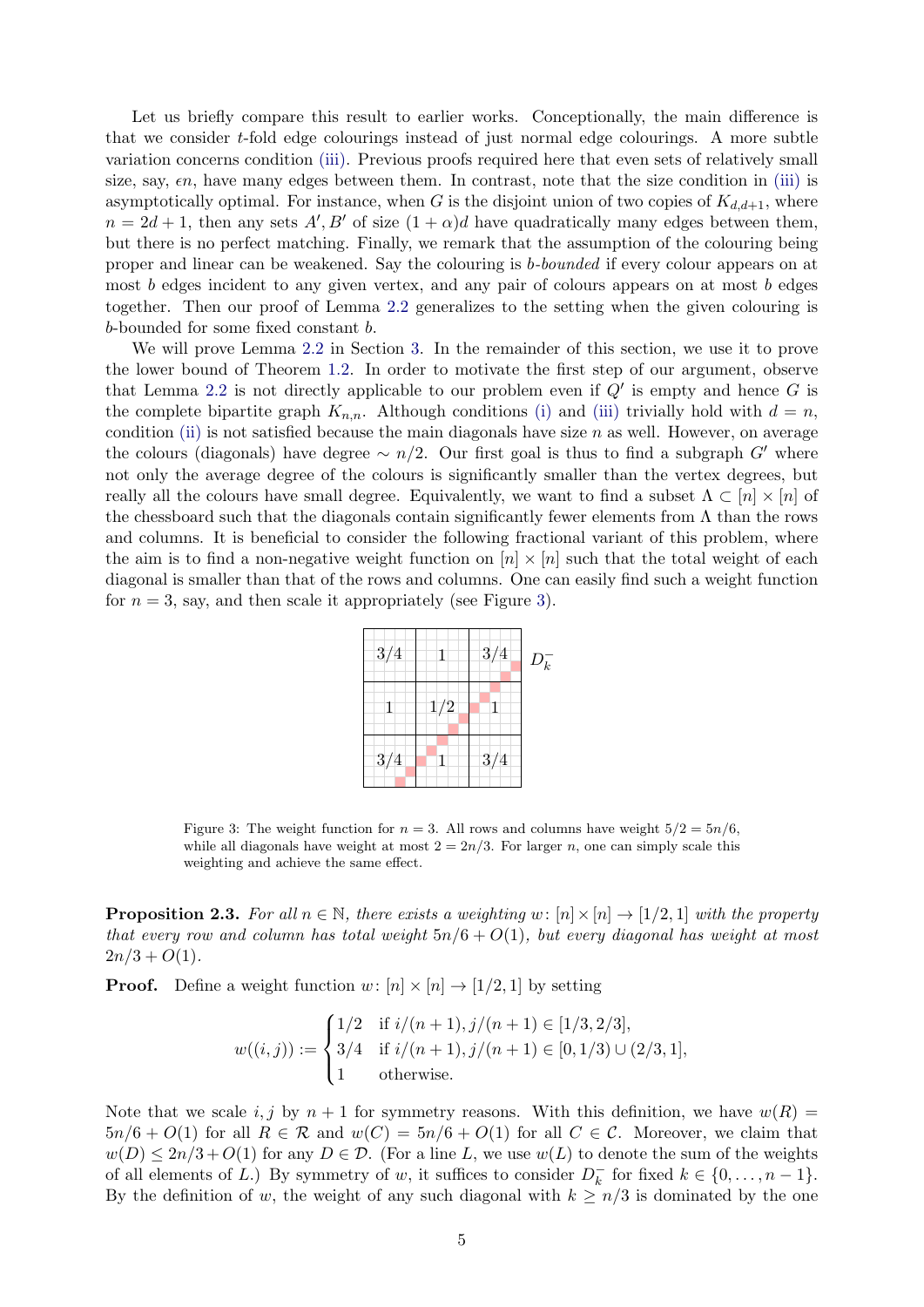with  $k = \lfloor n/3 \rfloor$ , since for larger k, the size of the diagonals and the weights of the elements are non-increasing as k increases. Finally, for  $k \leq \lceil n/3 \rceil$ , we have

$$
w(Dk-) = (n/3 - k) \cdot 3/4 + k \cdot 1 + (n/3 - k) \cdot 1/2 + k \cdot 1 + (n/3 - k) \cdot 3/4 + O(1)
$$
  
= 2n/3 + O(1),

proving the claim.  $\Box$ 

Having found such a weighting, the existence of the desired set  $\Lambda$  follows readily from a probabilistic argument. Simply choose  $\Lambda$  by including every square  $(i, j)$  independently with probability  $w((i, j))$ . Then the expected degree of a line is simply its total weight under w, and with high probability all the actual degrees will be close to their expectation. (Throughout, we say that an event holds with high probability if its probability tends to 1 when  $n \to \infty$ .) Note that after this initial step, we could apply Lemma [2.2](#page-3-1) to find an  $n$ -queens configuration. However, if a partial configuration  $Q'$  is given, then the graph G in which we seek a perfect rainbow matching might not be regular anymore, since a queen in  $Q'$  might attack 3 elements from some row but only 1 element from another. Hence, in a second step, we want to regularize the degrees of G. We approach this problem again by considering the fractional variant first, and then using the same probabilistic argument as above to turn an appropriate weight function into a subgraph which approximates the weights. In fact, it is more convenient to only apply the probabilistic argument once, after both of the above steps have been carried out in the fractional setting.

<span id="page-5-0"></span>**Proposition 2.4.** Let  $c, d' > 0$  and let G be a bipartite graph with parts A, B of size n where any two vertices in the same part have at least c common neighbours. Let  $w_0: E(G) \to [0,1]$  be an edge weighting such that  $\sum_{e \ni u} w_0(e) = \bar{d} \pm d'$  for all vertices u, where  $\bar{d} = \frac{1}{n}$  $\frac{1}{n} \sum_{e \in E(G)} w_0(e).$ Then there exists an edge weighting w:  $E(G) \to \mathbb{R}$  such that the total weight of edges at every vertex is  $\overline{d}$ , and  $|w(e) - w_0(e)| \leq 2d'/c$  for all  $e \in E(G)$ .

**Proof.** We obtain the desired weighting iteratively. Starting with  $w_0$ , in each step, given the current weighting  $w_i$ , we perform a shift of the following form. Suppose  $u, v$  are two vertices in the same part, such that  $w_i(u) > d$  and  $w_i(v) < d$  (where  $w_i(u)$  is the sum of  $w_i(e)$  over all edges e incident to u). Set  $\eta := \min\{w_i(u) - \bar{d}, \bar{d} - w_i(v)\}\$ and let X be the set of common neighbours of u and v. Now, we make the following adjustment to obtain a new weighting  $w_{i+1}$ . For all  $x \in X$ , we set  $w_{i+1}(ux) = w_i(ux) - \frac{\eta}{|X|}$  $\frac{\eta}{|X|}$  and  $w_{i+1}(vx) = w_i(vx) + \frac{\eta}{|X|}$ , and  $w_{i+1}(e) = w_i(e)$  for all other edges. Hence, the total weight of u decreases by  $\eta$ , whereas the total weight of v increases by  $\eta$ , and the total weight of all other vertices remains unchanged. In particular, when performing such a shift, the total weight of all vertices in A remains the same, namely  $\bar{d}n$ , and similarly for B. Hence, as long as there is some vertex whose weight is not equal to  $d$ , we can find another vertex in the same part and perform a shift like above. Observe also that the number of vertices whose total weight is not equal to  $d$  is reduced in each step, hence the procedure will eventually stop with a weighting w where all vertices have total weight exactly  $d$ .

Consider an arbitrary edge  $e = ab$ . We need to check that during the procedure we did not change the weight of e by more than  $2d'/c$ . For this, observe that the total weight of both a and  $b$  is changed by at most  $d'$ , and in each adjustment, we spread the adjustment over at least  $c$ common neighbours. Hence, the total change received by any given edge is at most  $2d'/c$ .

In the probabilistic argument, we will use the following standard concentration inequality.

<span id="page-5-1"></span>**Lemma 2.5** (Chernoff–Hoeffding bound). Let X be the sum of n independent Bernoulli random variables. Then for any  $\lambda \geq 0$ , we have

$$
\mathbb{P}\left[|X - \mathbb{E}\left[X\right]| \ge \lambda\right] \le 2\exp(-2\lambda^2/n).
$$

Proof of Theorem [1.2,](#page-2-1) lower bound. We consider the complete bipartite graph with one part  $R$  consisting of the n rows and one part  $C$  consisting of the n columns. Moreover, we define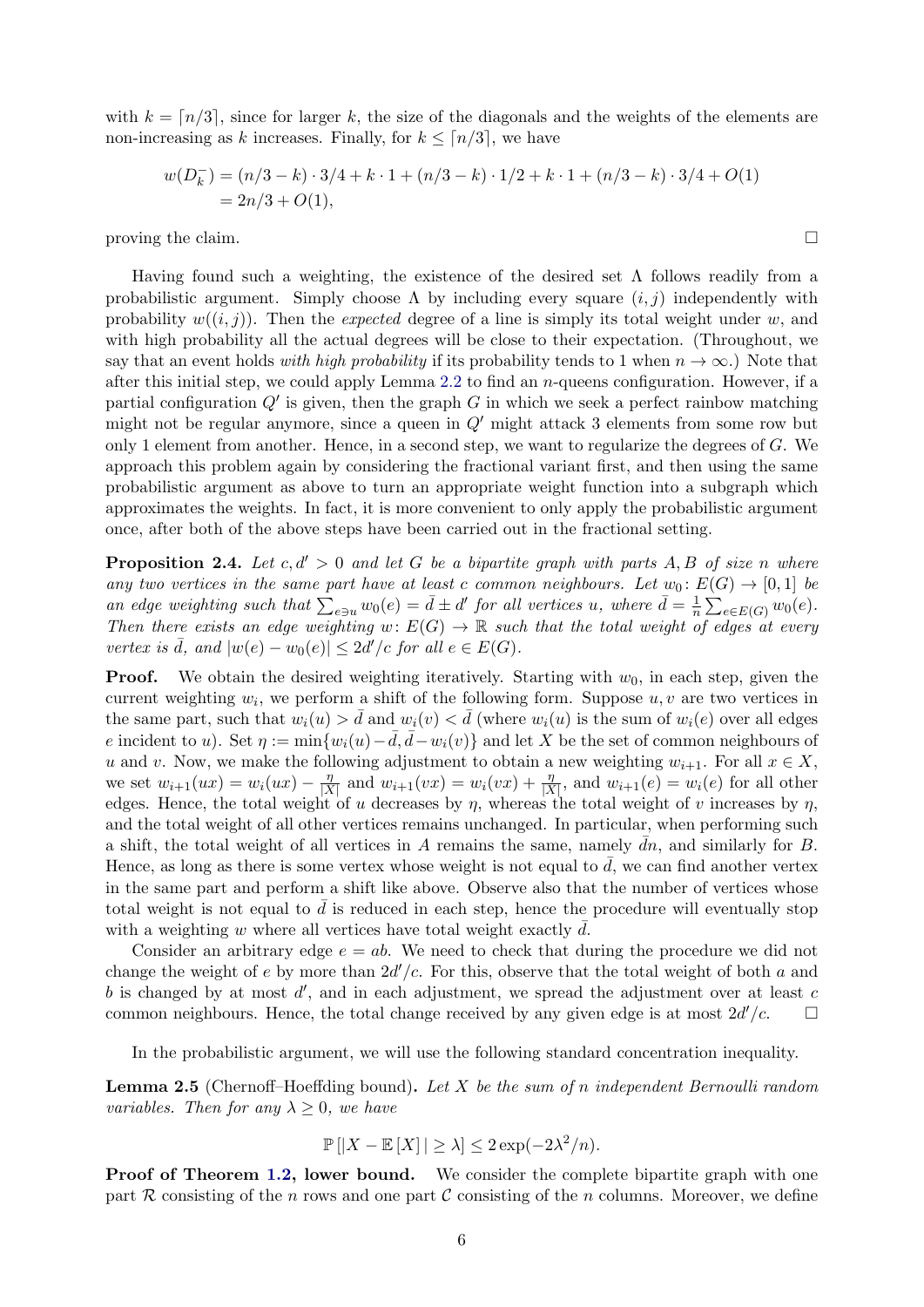a 2-fold edge colouring by assigning to each edge  $(R_i, C_j) \in \mathcal{R} \times \mathcal{C}$  the set  $\{D^+_{i+j-(n+1)}, D^-_{i-j}\},$ that is, the two diagonals which contain the square  $(i, j)$ . Crucially, observe that this colouring is proper and linear, because any two lines of the chessboard intersect in at most one square.

Now, let  $Q' \subset [n] \times [n]$  be an arbitrary partial *n*-queens configuration of size  $\beta n$ , where  $\beta \leq 1/60$ . Let  $\mathcal{R}' \subset \mathcal{R}$  be the set of rows not containing a queen from  $Q'$ , and let  $\mathcal{C}' \subset \mathcal{C}$  be the set of columns not containing a queen from  $Q'$ . Let G be the subgraph induced by  $\mathcal{R}'$  and  $\mathcal{C}'$ , after deleting all edges  $(R_i, C_j)$  for which  $Q'$  contains a queen on either diagonal  $D_{i+j-(n+1)}^+$ ,  $D_{i-j}^-$ .

We want to prove that  $Q'$  can be completed, which is equivalent to showing that G has a perfect rainbow matching. Our aim is to apply the rainbow matching lemma. However, G itself is not suitable for such an application, because it might be quite irregular and the degrees of some colours could be significantly larger than those of the vertices. Hence, we find a suitable spanning subgraph  $G' \subset G$  which meets the required conditions. Note that a perfect rainbow matching of  $G'$  is also a perfect rainbow matching of  $G$ . In order to prepare for an application of Lemma [2.2,](#page-3-1) let  $\alpha, \epsilon > 0$  be sufficiently small and n sufficiently large so that the lemma is applicable with  $t=2.$ 

By Proposition [2.3,](#page-4-1) there exists a weighting  $w_0 \colon \mathcal{R} \times \mathcal{C} \to [1/2, 1]$  such that  $w_0(R_i) = 5n/6 + 1$  $O(1)$  and  $w_0(C_i) = 5n/6 + O(1)$  for all  $i \in [n]$ , and  $w_0(D_k^{\pm})$  $(k) \leq 2n/3 + O(1)$  for all  $k \in \{-(n-1)\}$ 1), ...,  $n-1$ . Now, we restrict this weighting to the edges of the graph G. Slightly abusing notation, we denote this restricted weighting again with  $w_0$ . Hence, for all  $R_i \in \mathcal{R}'$  and  $C_j \in \mathcal{C}'$ , we still have  $w_0(R_i), w_0(C_i) \geq 5n/6+O(1)-3\beta n$  since every queen in Q' attacks at most 3 squares from  $R_i, C_j$ . For the same reason, any two vertices of G in the same part have at least  $n - 6\beta n$ common neighbours. We still have  $w_0(D_k^{\pm})$  $\binom{\pm}{k} \leq 2n/3 + O(1)$  for all  $k \in \{-(n-1), \ldots, n-1\}.$ Hence, for  $\beta \leq 1/60$ , the weight of the diagonals (colours) is significantly lower than that of the rows and columns (vertices).

Next, we want to use this gap to regularize the weights of the vertices, while still maintaining a slight gap between the degrees of vertices and colours. Define

$$
\bar{d} := \frac{1}{(1-\beta)n} \sum_{(R_i, C_j) \in E(G)} w_0((R_i, C_j))
$$
\n(2.1)

as the average weight of a vertex. We have  $5n/6 + O(1) - 3\beta n \leq d \leq 5n/6 + O(1)$ , so by applying Proposition [2.4](#page-5-0) with  $d' = 3\beta n + O(1)$  and  $c = (1 - 6\beta)n$ , we can find a weighting  $w \colon E(G) \to \mathbb{R}$ such that every vertex has total weight  $\overline{d}$ , and the weight of  $w_0$  is changed by at most

$$
\mu := 2d'/c = 6\beta/(1 - 6\beta) + o(1) \le 1/9 + o(1).
$$

Now, we randomly sparsify the graph G to obtain a subgraph  $G'$  which is approximately regular. For each edge  $e \in E(G)$ , we define

$$
p_e := \frac{w(e)}{1 + \mu}.
$$

This way, we have  $p_e \leq 1$  and  $p_e \geq 1/10$ , say. Let us include every edge  $e \in E(G)$  independently in G' with probability  $p_e$ . We want to show that with high probability G' has the properties  $(i)$ –[\(iii\)](#page-3-3) which we need to apply the rainbow matching lemma.

Let us consider any vertex u. The expected degree of u in  $G'$  is  $d := \bar{d}/(1 + \mu)$ . The Chernoff bound (Lemma [2.5\)](#page-5-1) implies that

$$
\mathbb{P}\left[|d_{G'}(u)-d|\geq \epsilon d\right] \leq 2\exp(-2(\epsilon d)^2/n) = \exp(-\Omega(n)).
$$

Hence, by a union bound over the at most  $2n$  vertices, we see that [\(i\)](#page-3-4) holds with high probability.

Now, consider any colour c. Since the weight of each edge has increased by at most  $\mu$  and  $c$ appears on at most n edges, the expected degree of c in G' is at most  $\frac{(2n/3 + O(1) + \mu n)}{(1 + \mu)}$ .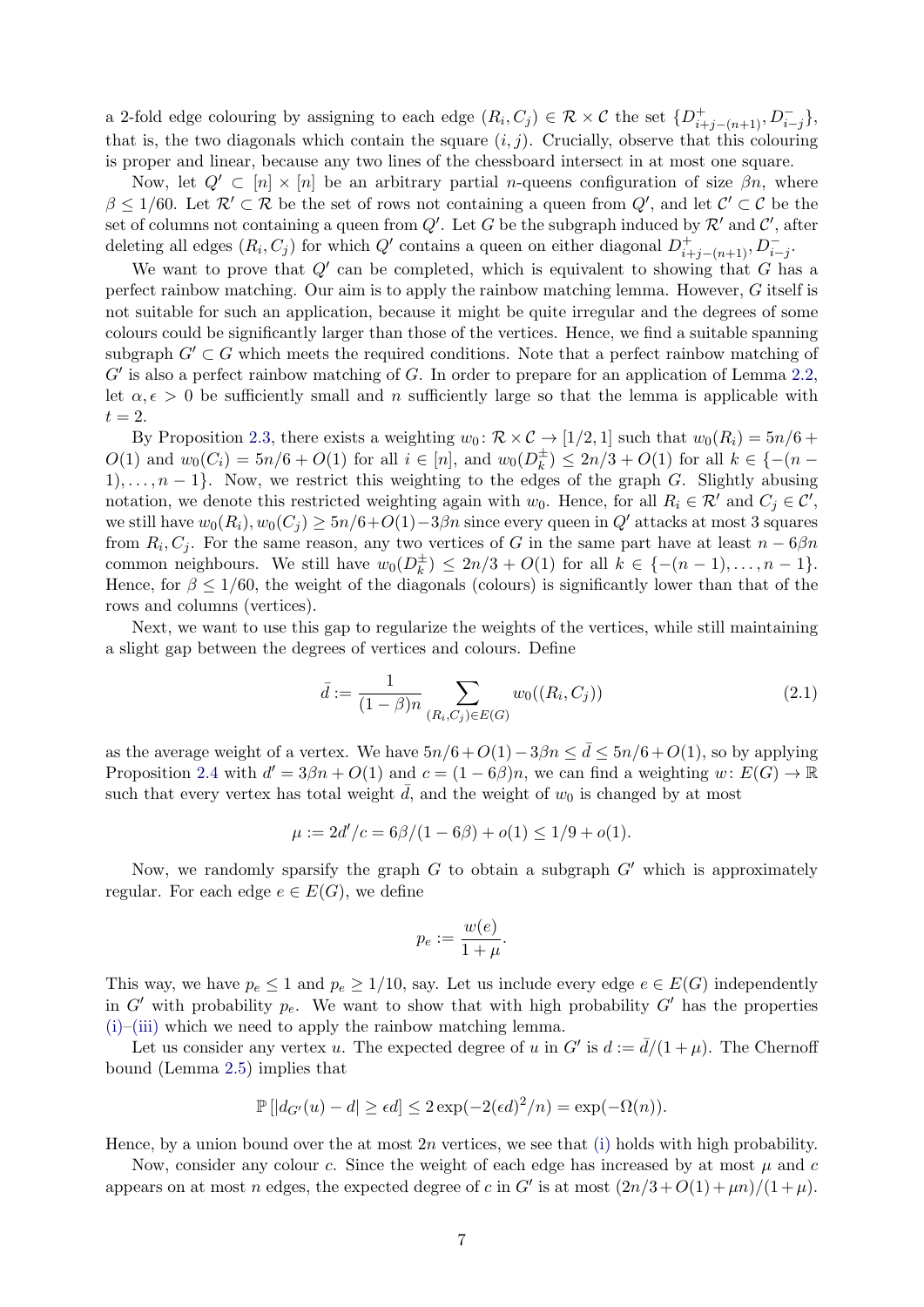Thus, again using Chernoff's bound, we see that with high probability, all colour degrees are at most

$$
\frac{2/3 + \mu + \epsilon}{1 + \mu} n \le \frac{(1 - \alpha)\bar{d}}{1 + \mu} = (1 - \alpha)d,
$$

as needed for [\(ii\).](#page-3-5) To see that the above inequality is correct, note that  $2/3 + \mu < 5/6 - 3\beta$ by the upper bound on  $\beta$ , with room to spare, so for small enough  $\alpha$ ,  $\epsilon$  we have  $2/3 + \mu + \epsilon \leq$  $(1 - \alpha)(5/6 - 3\beta - o(1)).$ 

Finally, consider two sets  $\mathcal{R}'' \subset \mathcal{R}'$  and  $\mathcal{C}'' \subset \mathcal{C}'$  of size at least  $(1 - \alpha)d \geq n/2$ . First observe that in G, there are at least  $|\mathcal{R}''||\mathcal{C}''| - 2n \cdot \beta n \ge (n/2)^2 - 2n \cdot \beta n \ge n^2/5$  edges between  $\mathcal{R}''$ and  $\mathcal{C}''$ . This is because every queen in  $Q'$  attacks at most 2n squares of the grid given by  $\mathcal{R}''$ and  $\mathcal{C}''$ . Since we have  $p_e \geq 1/10$  for all edges  $e \in E(G)$ , we see that  $\mathbb{E}\left[e_{G'}(\mathcal{R}''', \mathcal{C}'')\right] \geq n^2/50$ . By Chernoff's bound,

$$
\mathbb{P}\left[e_{G'}(\mathcal{R}'',\mathcal{C}'')\leq n^2/100\right]\leq 2\exp(-2(n^2/100)^2/n^2)\leq \exp(-n^{3/2}).
$$

A union bound over the at most  $4^n$  choices for  $\mathcal{R}^{\prime\prime}, \mathcal{C}^{\prime\prime}$  thus shows that with high probability any two such sets have at least  $n^2/100$  edges between them, satisfying [\(iii\).](#page-3-3)

Hence, by the probabilistic method, there exists a subgraph  $G'$  which has all of the above properties. Finally, we can apply Lemma [2.2](#page-3-1) to conclude that  $G'$  has a perfect rainbow matching, which corresponds to a completion of  $Q'$ . .

### <span id="page-7-0"></span>3 Proof of the rainbow matching lemma

In this section, we prove Lemma [2.2.](#page-3-1) As discussed in Section [2,](#page-2-0) this lemma is inspired by Theorem [2.1.](#page-3-2) There are two main steps in its proof. In the first step, we find an approximate rainbow matching, that is, a rainbow matching which covers all but  $o(n)$  vertices. In the second step, we use local switchings to turn this approximate rainbow matching into a perfect rainbow matching. As a by-product, we also obtain a streamlined proof of Theorem [2.1.](#page-3-2)

The first step is achieved using the celebrated Rödl nibble. In order to formalize this, we need to introduce hypergraphs. A k-uniform hypergraph  $H$  consists of a set of vertices  $V(H)$  and a set of edges  $E(\mathcal{H})$ , where every edge is a subset of  $V(\mathcal{H})$  of size k. It is called *linear* if any two vertices are contained in at most one edge together. A matching  $\mathcal M$  is a set of disjoint edges. A vertex is *covered* by  $M$  if it belongs to some edge in  $M$ . The *degree* of a vertex is simply the number of edges containing it, and the hypergraph is D-regular if all vertices have degree D.

To see the connection with the *n*-queens problem let us define the hypergraph  $H$  whose vertices are the lines  $\mathcal{L}_n$  of the chessboard and every square  $(i, j) \in [n] \times [n]$  is represented by the edge  $\{R_i, C_j, D_{i+j-(n+1)}^+, D_{i-j}^-\}$ . Then the matchings of H correspond exactly to partial *n*-queens configurations.

Many other combinatorial questions can be formulated as matching problems in hypergraphs, which is why general results concerning matchings in hypergraphs are of great interest. For the following discussion, let  $\mathcal H$  be a k-uniform linear hypergraph, where k is a fixed constant. A celebrated result of Pippenger (see [\[29\]](#page-18-5)) based on the Rödl nibble says that if  $H$  is D-regular, for sufficiently large D, then it has an almost perfect matching. (The same conclusion holds if  $\mathcal H$ is not necessarily linear, but all codegrees are  $o(D)$ . For simplicity, we will only consider linear hypergraphs here.)

Notice that the "chessboard hypergraph" above is not regular. While all rows and columns (and the two main diagonals) have degree  $n$ , the other diagonals have smaller degree. What we will need here is a variant of Pippenger's theorem which does not require the hypergraph to be regular, as long as all the vertices we insist to cover have roughly the same degree, and the degrees of all other vertices are smaller (see Theorem [3.2\)](#page-8-0). We remark that this observation is by no means novel, but it seems to be less known than the regular case, which is why we include its short derivation from the following classical result.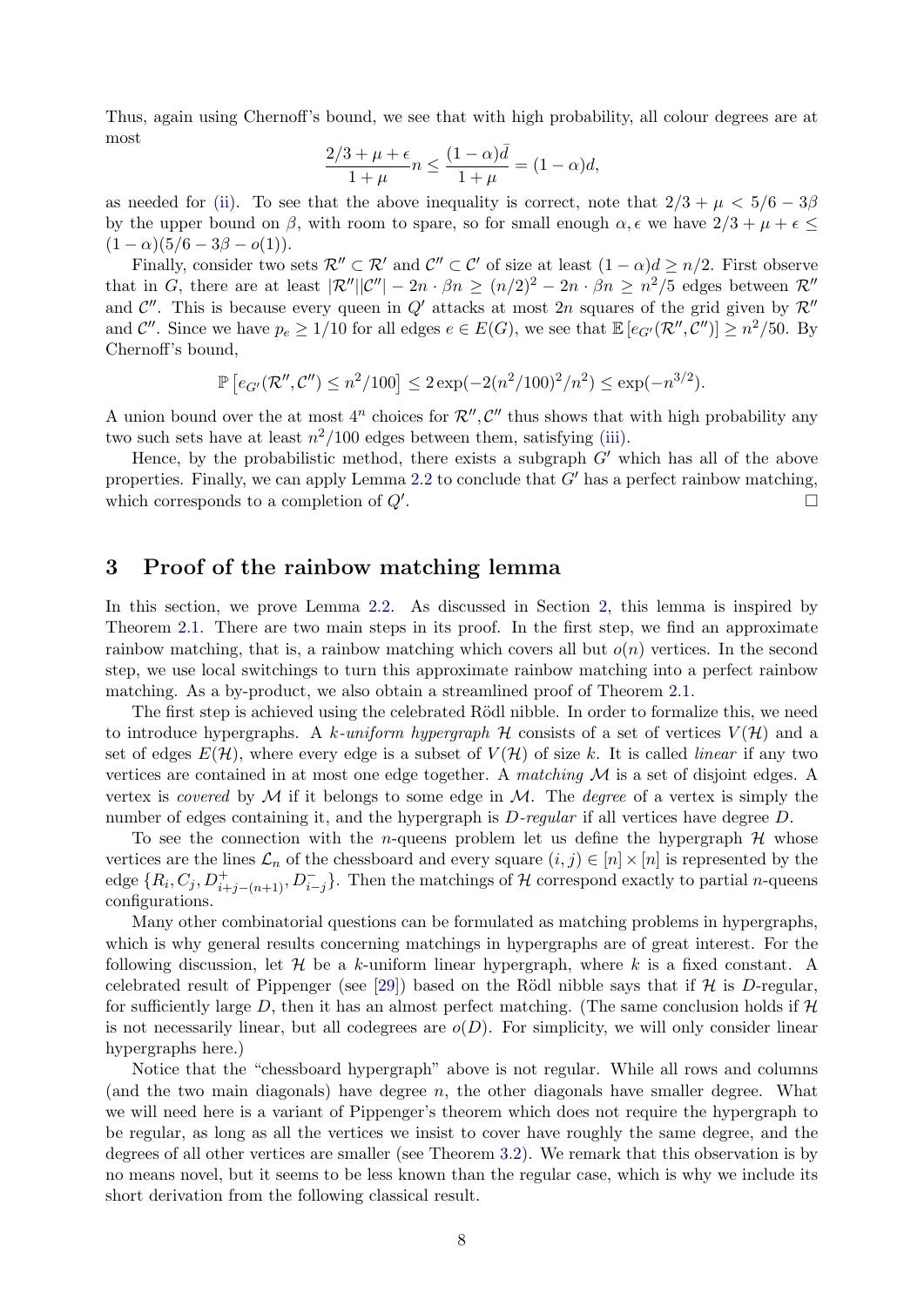<span id="page-8-1"></span>**Theorem 3.1** (Pippenger–Spencer [\[29\]](#page-18-5)). For any  $\epsilon > 0$  and  $k \in \mathbb{N}$  there exists  $\Delta_0$  such that the following holds for all  $\Delta \geq \Delta_0$ . Let H be a linear k-uniform hypergraph with maximum degree  $\Delta$ . Then  $E(\mathcal{H})$  can be partitioned into at most  $(1 + \epsilon)\Delta$  matchings.

Pippenger and Spencer originally formulated this result in the regular setting. However, since every linear k-uniform hypergraph can be embedded into a regular linear k-uniform hypergraph with the same maximum degree, the above version readily follows. Much stronger results have been proved subsequently [\[16,](#page-17-19) [21\]](#page-17-20).

From this, we can quite easily deduce the variant of Pippenger's theorem which we need.

<span id="page-8-0"></span>**Theorem 3.2.** For any  $\delta > 0$  and  $k \in \mathbb{N}$  there exists  $D_0$  such that the following holds for all  $D \geq D_0$ . Let H be a linear k-uniform hypergraph with maximum degree at most D. Let  $U \subset V(\mathcal{H})$ be a set of vertices all having degree at least  $(1 - \delta)D$ . Then there exists a matching in H which covers all but  $2\delta|U|$  of the vertices of U.

**Proof.** By Theorem [3.1,](#page-8-1) there are matchings  $M_1, \ldots, M_t$  which partition  $E(\mathcal{H})$  such that  $t \leq (1+\delta)D$ . For every  $i \in [t]$  define  $X_i = \sum_{e \in M_i} |e \cap U|$  which is the number of vertices in U that are covered by  $M_i$ . Then we have

$$
\frac{1}{t}\sum_{i=1}^t X_i = \frac{1}{t}\sum_{e \in E(\mathcal{H})} |e \cap U| = \frac{1}{t}\sum_{u \in U} d_{\mathcal{H}}(u) \ge \frac{(1-\delta)D|U|}{(1+\delta)D} \ge (1-2\delta)|U|.
$$

Hence, there is  $i \in [t]$  for which  $X_i \geq (1-2\delta)|U|$ , which gives us the desired matching.

Using Theorem [3.2,](#page-8-0) we can deduce the following result which gives us an almost-perfect rainbow matching.

<span id="page-8-2"></span>Corollary 3.3. For any  $t \in \mathbb{N}$  and  $\epsilon > 0$  there exists  $d_0$  such that the following holds for all  $d \geq d_0$ . Let G be a graph with a proper linear t-fold edge colouring. Assume that all vertices have degree  $(1 \pm \epsilon)$ d and all colours have degree at most  $(1 + \epsilon)d$ . Then there exists a rainbow matching which covers all but  $4\epsilon |V(G)|$  vertices.

**Proof.** Define the following hypergraph H. The vertex set of H is  $V(G) \cup C$ , where C is the set of all colours. For every edge  $e = uv \in E(G)$ , we define the hyperedge  $f_e = \{u, v\} \cup C_e$ , where  $C_e$  is the colour set of e. Hence, H is  $(t+2)$ -uniform.

First, observe that H is linear. Indeed, for any distinct  $u, v \in V(G)$ , if  $uv \notin E(G)$ , then there is no hyperedge containing u and v, and if  $uv \in E(G)$ , then  $f_{uv}$  is the only hyperedge containing u and v. For  $u \in V(G)$  and  $c \in C$ , there is at most one hyperedge containing u and c because the colouring is proper, and for distinct  $c, c' \in C$ , there is at most one hyperedge containing c and c' since the colouring is linear.

Next, the maximum degree of H is at most  $(1 + \epsilon)d$  by assumption, and all vertices in  $V(G)$ have degree at least  $(1-\epsilon)d$ . Apply Theorem [3.2](#page-8-0) (with  $D = (1+\epsilon)d$  and  $\delta = 2\epsilon$ ) to find a matching M in H which covers all but  $4\epsilon|V(G)|$  vertices of  $V(G)$ . Define  $M = \{e \in E(G) : f_e \in \mathcal{M}\}.$ Clearly, M is a matching in G and covers all but  $4\epsilon|V(G)|$  vertices of  $V(G)$ . Moreover, for any two edges  $e, e' \in M$ , their colour sets are disjoint since  $f_e$  and  $f_{e'}$  are both in M. Hence, M is rainbow.

It remains to prove that this almost-perfect matching can be turned into a perfect rainbow matching. The crucial assumption to achieve this is that the degrees of the colours are significantly smaller than those of the vertices. This means that we can "reserve" some colours which will not be used for the almost-perfect matching, and then in the second step we can use these reserved colours to increase the size of the matching.

We next prove the tool which allows us to "split" the colours, that is, to set aside a set of colours for the final step. This is based on an important observation of Alon, Pokrovskiy and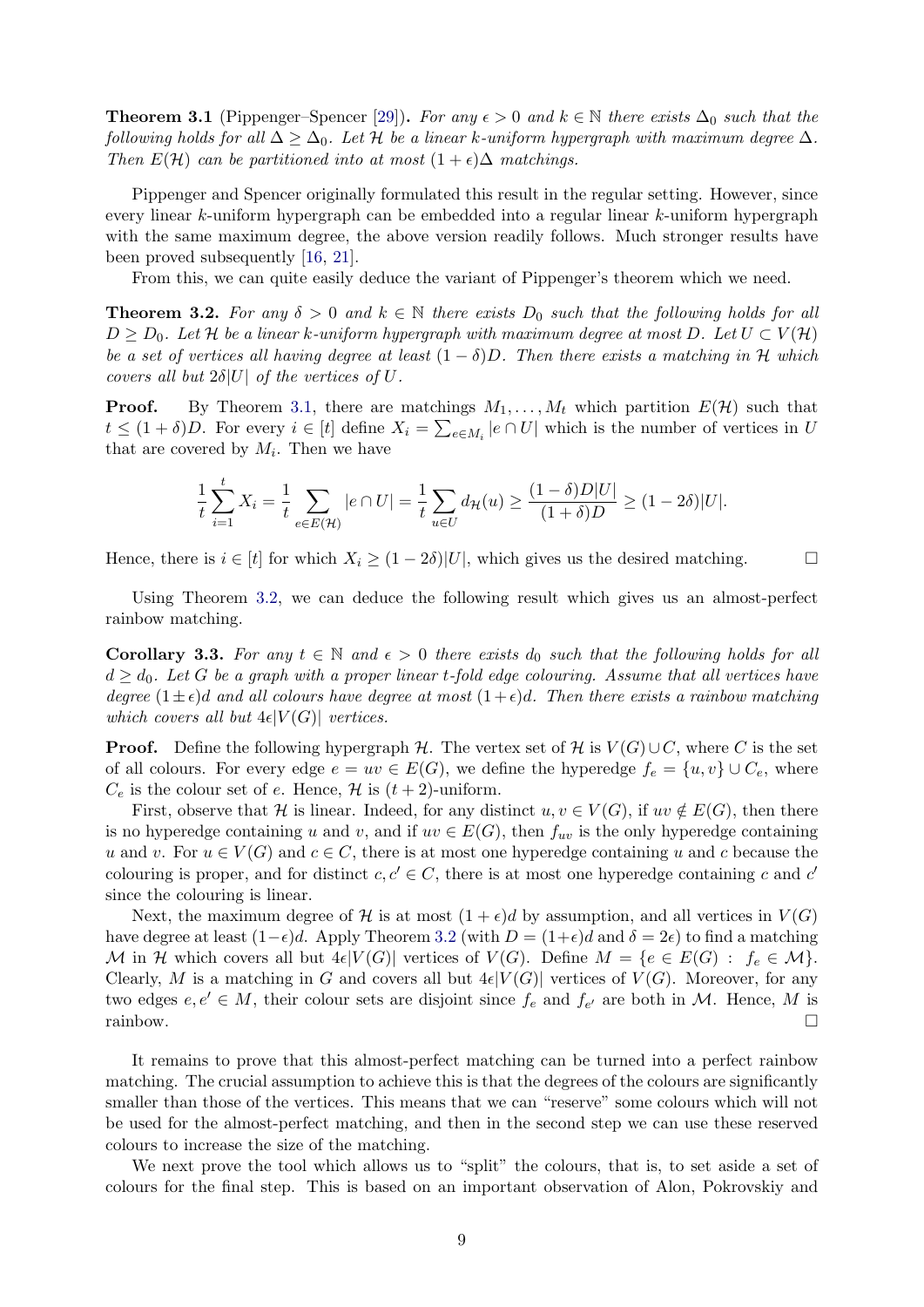Sudakov [\[3\]](#page-16-3). They showed that, given a properly edge coloured  $K_n$ , if one chooses every colour class independently with probability  $p$ , then the obtained subgraph has the property that between any two large enough sets A, B there are at least  $(1-o(1))p|A||B|$  edges. Building on their ideas, but using a slightly different analysis, we prove the following general tool, which also provides upper bounds on the number of chosen edges.

<span id="page-9-2"></span>**Lemma 3.4.** Let  $G$  be an n-vertex graph with a proper t-fold edge colouring. Choose every colour independently with probability p, and let  $G'$  be the (random) subgraph consisting of all the edges  $e$ such that all the colours in the colour set of e have been chosen. Then with high probability, for any m and any disjoint sets  $A, B \subset V(G)$  of size at least m, we have that

$$
|e_{G'}(A,B) - p^t e_G(A,B)| \le 9tm^{-1/5}|A||B|\sqrt{\log n}.
$$

**Proof.** For two disjoint sets  $A, B' \subset V(G)$ , we define  $Z_{A', B'}$  as the number of pairs of distinct edges  $e, e' \in E(G[A', B'])$  whose colour sets are not disjoint.

We claim that with high probability, for any disjoint sets  $A', B' \subset V(G)$ , we have that

$$
|e_{G'}(A',B') - p^t e_G(A',B')| \le Z_{A',B'} + 2\sqrt{(|A'| + |B'|)|A'||B'|\log n}.\tag{3.1}
$$

Indeed, fix  $A', B'$  and set  $a = |A'|$  and  $b = |B'|$ . By deleting an edge from every pair of edges that have overlapping colour sets, we obtain a rainbow subgraph of  $G[A', B']$  with at least  $e_G(A', B')$  –  $Z_{A',B'}$  edges. Let X be the random variable counting the number of these edges which are in  $G'$ . Since X is a sum of at most ab independent Bernoulli variables, the Chernoff bound (Lemma [2.5\)](#page-5-1) implies that

<span id="page-9-0"></span>
$$
\mathbb{P}\left[|X - \mathbb{E}\left[X\right]| \ge \lambda\right] \le 2\exp(-2\lambda^2/ab),
$$

for any  $\lambda \geq 0$ . Set  $\lambda = 2\sqrt{(a+b)ab \log n}$ . Since  $X \leq e_{G'}(A',B') \leq X + Z_{A',B'}$  and  $p^t(e_G(A',B') Z_{A',B'} \leq \mathbb{E}[X] \leq p^t e_G(A',B')$ , we have

$$
|e_{G'}(A', B') - p^t e_G(A', B')| \le |X - \mathbb{E}[X]| + Z_{A', B'}.
$$

Thus, we see that the probability that [\(3.1\)](#page-9-0) is not satisfied is at most  $2n^{-8(a+b)}$ . Since the number of choices for A' and B' with  $|A'| = a$  and  $|B'| = b$  is at most  $n^{a+b}$ , a union bound (also over the  $n^2$  choices for a and b) implies the claim.

It now suffices to show that [\(3.1\)](#page-9-0) implies the conclusion of the lemma. To this end, consider arbitrary disjoint sets  $A, B \subset V(G)$  of size at least  $m \geq 1$ . Set  $r = \lfloor |A|^{3/5} \rfloor$  and  $s = \lfloor |B|^{3/5} \rfloor$ . We claim that there exist a partition of A into sets  $A_1, \ldots, A_r$  and a partition of B into sets  $B_1, \ldots, B_s$  such that

<span id="page-9-1"></span>
$$
\sum_{i=1}^{r} \sum_{j=1}^{s} Z_{A_i, B_j} \le tm^{-1/5} e_G(A, B) \le tm^{-1/5} |A||B|.
$$
 (3.2)

Indeed, for each vertex in A and B, respectively, put it in one of the sets  $A_i$  and  $B_i$  uniformly at random, all independently. Then

$$
\mathbb{E}\left[\sum_{i=1}^r \sum_{j=1}^s Z_{A_i,B_j}\right] = \frac{1}{rs} Z_{A,B} \le \frac{1}{rs} \sum_c {\binom{|E_c|}{2}} \le \frac{\min(|A|,|B|)}{rs} \sum_c |E_c| \le m^{-1/5} t e_G(A,B),
$$

where the sum is over all colours c and  $E_c$  denotes the set of edges in  $G[A, B]$  whose colour set contains c. Here, we have used the assumption that the colouring is proper, which means that pairs of edges with overlapping colour sets do not share a vertex. In particular, for any colour c, we have  $|E_c| \le \min(|A|, |B|) \le \sqrt{|A||B|} \le m^{-1/5}rs$ .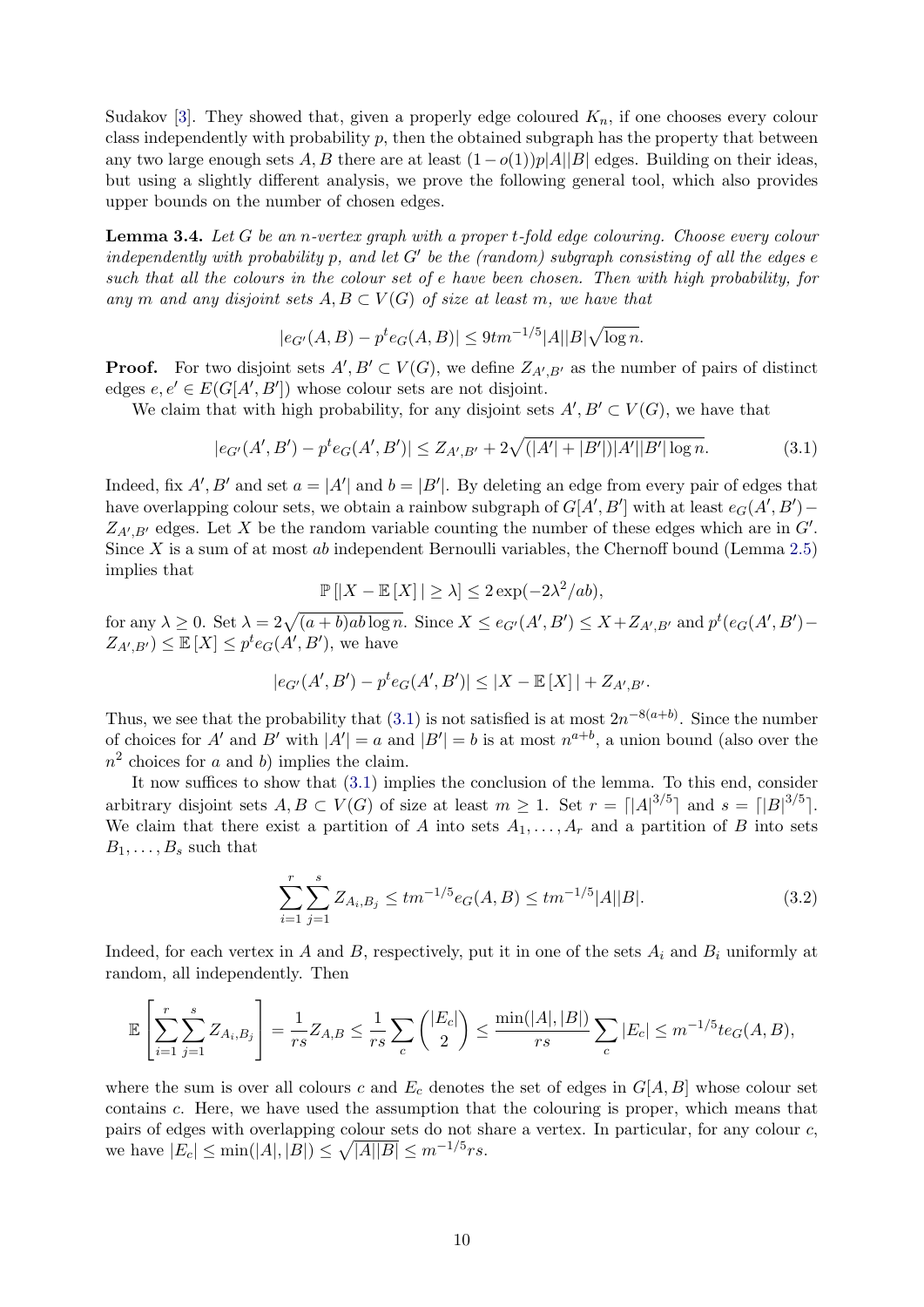We can conclude that the desired partitions exist. Finally, invoking  $(3.1)$ , we have

$$
|e_{G'}(A,B) - p^t e_G(A,B)| \le \sum_{i=1}^r \sum_{j=1}^s |e_{G'}(A_i, B_j) - p^t e_G(A_i, B_j)|
$$
  

$$
\le \sum_{i=1}^r \sum_{j=1}^s Z_{A_i, B_j} + 2\sqrt{\log n} \sum_{i=1}^r \sum_{j=1}^s \sqrt{(|A_i| + |B_j|)|A_i||B_j|}
$$
  

$$
\le 9tm^{-1/5}|A||B|\sqrt{\log n},
$$

where the last inequality holds by [\(3.2\)](#page-9-1) and since

$$
\sum_{i=1}^{r} \sum_{j=1}^{s} \sqrt{(|A_i| + |B_j|)|A_i||B_j|} \le \sum_{i=1}^{r} \sqrt{|A_i|} \sum_{j=1}^{s} |B_j| + \sum_{j=1}^{s} \sqrt{|B_j|} \sum_{i=1}^{r} |A_i|
$$
  
\n
$$
\le |B| \cdot r \sqrt{|A|/r} + |A| \cdot s \sqrt{|B|/s}
$$
  
\n
$$
\le 4m^{-1/5}|A||B|
$$

(note that  $\sqrt{r/|A|}, \sqrt{s/|B|} \leq 2m^{-1/5}$  by definition of r, s).

With the tools above at hand, we can now prove the rainbow matching lemma.

**Proof of Lemma [2.2.](#page-3-1)** We will assume that  $\epsilon > 0$  is sufficiently small and n is sufficiently large. Note that condition [\(iii\)](#page-3-3) implies that  $e(G) \geq \alpha n^2$  and hence  $d \geq \alpha n/2$ .

Set  $p_0 := 1 - \alpha/t$  and  $p_i = \alpha/5t$  for  $i \in [5]$ . We first split the colours randomly as follows: for each colour independently, choose a label  $i \in \{0, 1, 2, 3, 4, 5\}$  at random by choosing i with probability  $p_i$ . Let  $G_i$  be the random subgraph of G consisting of all edges whose colour set has been completely labelled with i.

We first record some important properties of these subgraphs. With high probability, for every vertex  $u$  and each label  $i$ , we have

$$
d_{G_i}(u) = (1 \pm 2\epsilon)p_i^t d. \tag{3.3}
$$

This is because  $d_{G_i}(u)$  is the sum of  $d_G(u) \leq n$  independent Bernoulli variables and its expectation is  $p_i^t d_G(u)$ , so the Chernoff bound (Lemma [2.5\)](#page-5-1) implies that

$$
\mathbb{P}\left[|d_{G_i}(u) - p_i^t d_G(u)| \ge n^{2/3}\right] \le 2\exp(-2n^{1/3}).
$$

Moreover, by Lemma [3.4,](#page-9-2) with high probability, for all i and all sets  $A' \subset A$  and  $B' \subset B$  of size at least  $\epsilon n$ , we have

$$
e_{G_i}(A', B') = p_i^t e_G(A', B') + O(n^{11/6}).
$$
\n(3.4)

By the probabilistic method, there exist graphs  $G_0, \ldots, G_5$  which have all of the above properties. We will find in  $G_0$  an almost perfect rainbow matching, and then use  $G_1, \ldots, G_5$  to turn this into a perfect rainbow matching. For the second step, we will need the following "expansion" property of the graphs  $G_i$ . (This is the property which allows us to have the asymptotically optimal size condition in [\(iii\).](#page-3-3))

<span id="page-10-2"></span>(†) For any set  $S \subset A$  (and similarly any  $S \subset B$ ) of size at least  $\epsilon n$ , there are at least  $(1-\alpha/2)d$ vertices which have at least  $\epsilon^{1/3} |S|$  neighbours in S.

To see this, let  $T^-$  be the set of vertices which have fewer than  $\alpha p_i^t d|S|/10n$  neighbours in S, and let  $T^+$  be the set of vertices which have more than  $(1 + \epsilon)p_i^t|S|$  neighbours in S. By [\(3.3\)](#page-10-0), there are at least  $(1-2\epsilon)p_i^t d|S|$  edges going out of S. By definition of  $T^-$ , at most  $n \cdot \alpha p_i^t d|S|/10n$ 

<span id="page-10-1"></span><span id="page-10-0"></span>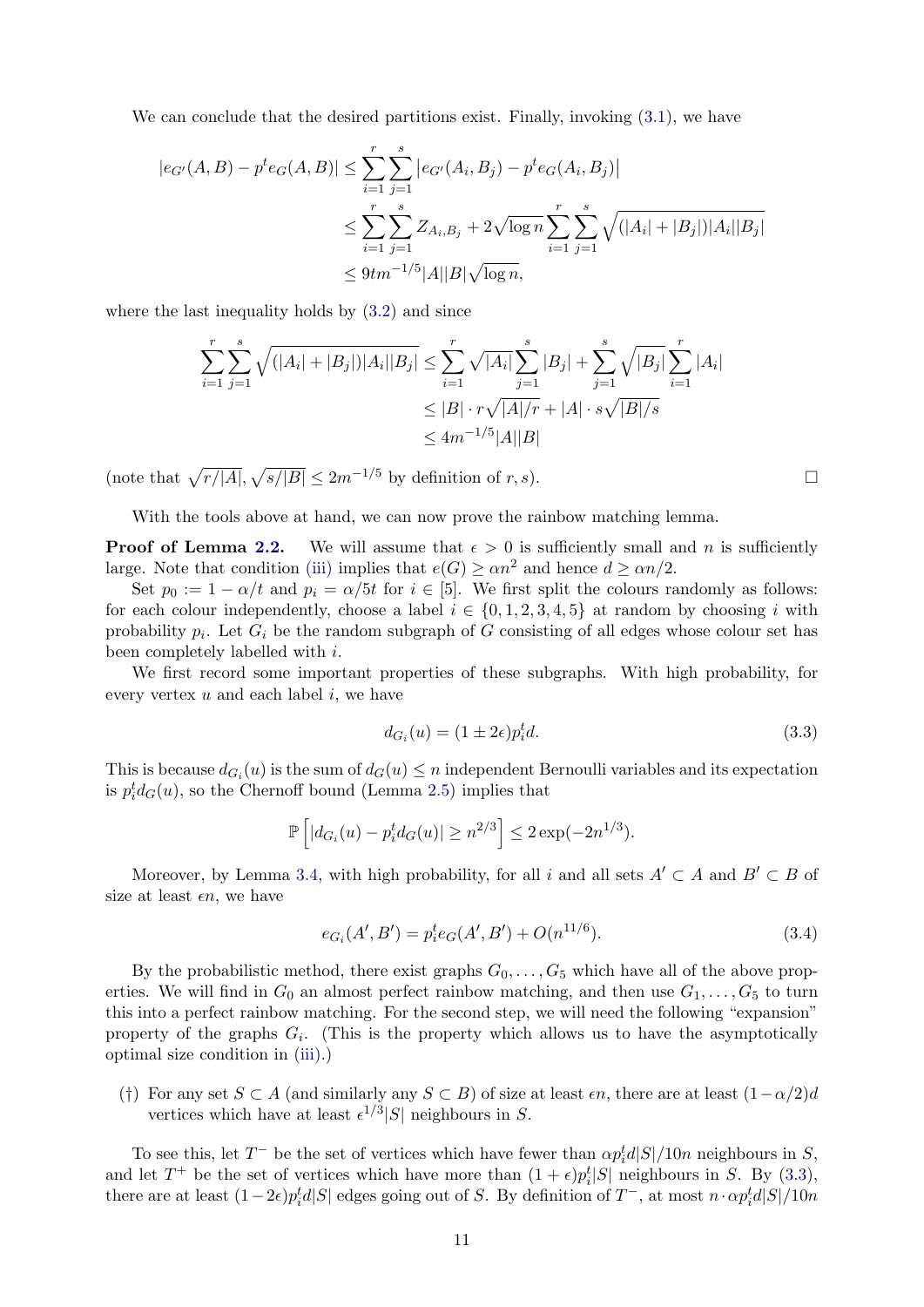of these edges go to a vertex in  $T^-$ . Moreover, we have  $|T^+| \leq \epsilon n$ , as otherwise we can use [\(3.4\)](#page-10-1) in bounding

$$
|T^+| \cdot (1+\epsilon) p_i^t |S| \le e_{G_i}(T^+, S) \le p_i^t |T^+| |S| + O(n^{11/6})
$$

to reach a contradiction. Hence, at least  $(1-\alpha/5)p_i^t d|S|$  of the edges leaving S go to vertices which are neither in  $T^-$  nor in  $T^+$ . Since each vertex not in  $T^+$  has at most  $(1+\epsilon)p_i^t|S|$  neighbours in S, there must be at least

$$
\frac{(1-\alpha/5)p_i^t d|S|}{(1+\epsilon)p_i^t |S|} \ge (1-\alpha/2)d
$$

vertices where these edges go to. Each of these vertices is not in  $T^-$  and hence has at least  $\alpha p_i^t d|S|/10n \ge \epsilon^{1/3}|S|$  neighbours in S.

Now, we begin with the construction of the matching. In the first step, we find an almostperfect rainbow matching in  $G_0$ . By [\(3.3\)](#page-10-0), we know that every vertex has degree  $(1 \pm 2\epsilon)p_0^t d$  in  $G_0$ . By condition [\(ii\),](#page-3-5) all colours have degree at most  $(1 - \alpha)d$ . Since  $p_0^t d = (1 - \alpha/t)^t d \ge (1 - \alpha)d$ , we can apply Corollary [3.3](#page-8-2) to find a rainbow matching  $M_0$  of size at least  $(1 - 8\epsilon)n$ .

Now, we want to turn  $M_0$  into a perfect rainbow matching. We will achieve this iteratively by increasing the size of the matching in each step by one. More precisely, we show that for all  $\ell \in \{0, \ldots, n - |M_0|\}$ , there exists a rainbow matching  $M_\ell$  of size  $|M_0| + \ell$  in G which contains at most 5 $\ell$  edges outside G<sub>0</sub>. Clearly, this is true for  $\ell = 0$ , and ultimately  $M_{n-|M_0|}$  will be a perfect rainbow matching in G as desired. Thus, it suffices to show that given  $M_\ell$  as above for some  $\ell < n - |M_0|$ , we can find  $M_{\ell+1}$ .

We accomplish this by finding a short augmenting path. Call a sequence  $v_1, v_2, \ldots, v_{2k}$  of vertices augmenting if the following holds:

- $v_1$  and  $v_{2k}$  are distinct and not covered by  $M_{\ell}$ ;
- $\{v_{2j}v_{2j+1} : j \in [k-1]\} \subset M_{\ell};$
- the edges in  $\{v_{2j-1}v_{2j} : j \in [k]\} \subset E(G)$  are pairwise colour-disjoint and also colour-disjoint from all edges in  $M_{\ell}$ .

Observe that if we have such a sequence, we can increase the size of our rainbow matching by one. For this, it is first helpful to notice that, by taking a shortest such sequence, we can assume that the vertices  $v_1, v_2, \ldots, v_{2k}$  are distinct. Indeed, if  $v_j = v_{j'}$ , then as G is bipartite, j and j' have the same parity and hence the sequence could be shortened while preserving the augmenting property. When  $v_1, v_2, \ldots, v_{2k}$  are distinct, then it is clear that removing  $\{v_2, v_{2j+1} : j \in [k-1]\}$ from  $M_\ell$  and adding  $\{v_{2j-1}v_{2j} : j \in [k]\}\$  yields a rainbow matching of size  $|M_\ell| + 1$ .

We will now find an augmenting sequence of length 10, thus ensuring that at most 5 edges from outside  $G_0$  are added to the matching. The 5 augmenting edges will come from different  $G_i$ 's and will thus be pairwise colour-disjoint. We also have to guarantee that they do not have a colour which is already used. Therefore, call a colour blocked if it is contained in the colour set of some edge in  $M_\ell$ . Since the inductive hypothesis gives us that  $M_\ell$  contains at most 5 $\ell$  edges outside  $G_0$ , at most 5t $\ell$  colours with a non-zero label are blocked. Call an edge blocked if its colour set contains a blocked colour. Since the colouring is proper, for every vertex u and each  $\sim$  $i \in [5]$ , at most  $5t\ell \leq 5t \cdot 8\epsilon n \leq \sqrt{\epsilon}n$  edges of  $G_i$  at u are blocked. This means that the graphs  $G_i$ , after removing blocked edges, still have the properties  $(3.3)$ ,  $(3.4)$  and  $(†)$ , up to slightly changing the parameters.

Let  $a \in A$  and  $b \in B$  be two arbitrary vertices which are not covered by  $M_{\ell}$ . Define  $B_1$  as the set of all  $b_1 \in N_{G_1}(a)$  such that  $ab_1$  is not blocked and  $b_1$  is covered by  $M_\ell$ . Note that we have

$$
|B_1| \ge d_{G_1}(a) - \sqrt{\epsilon}n - 8\epsilon n \ge p_1^t d/2.
$$

Further, let  $A_2$  be the set of vertices which are matched to the vertices in  $B_1$  by  $M_\ell$ .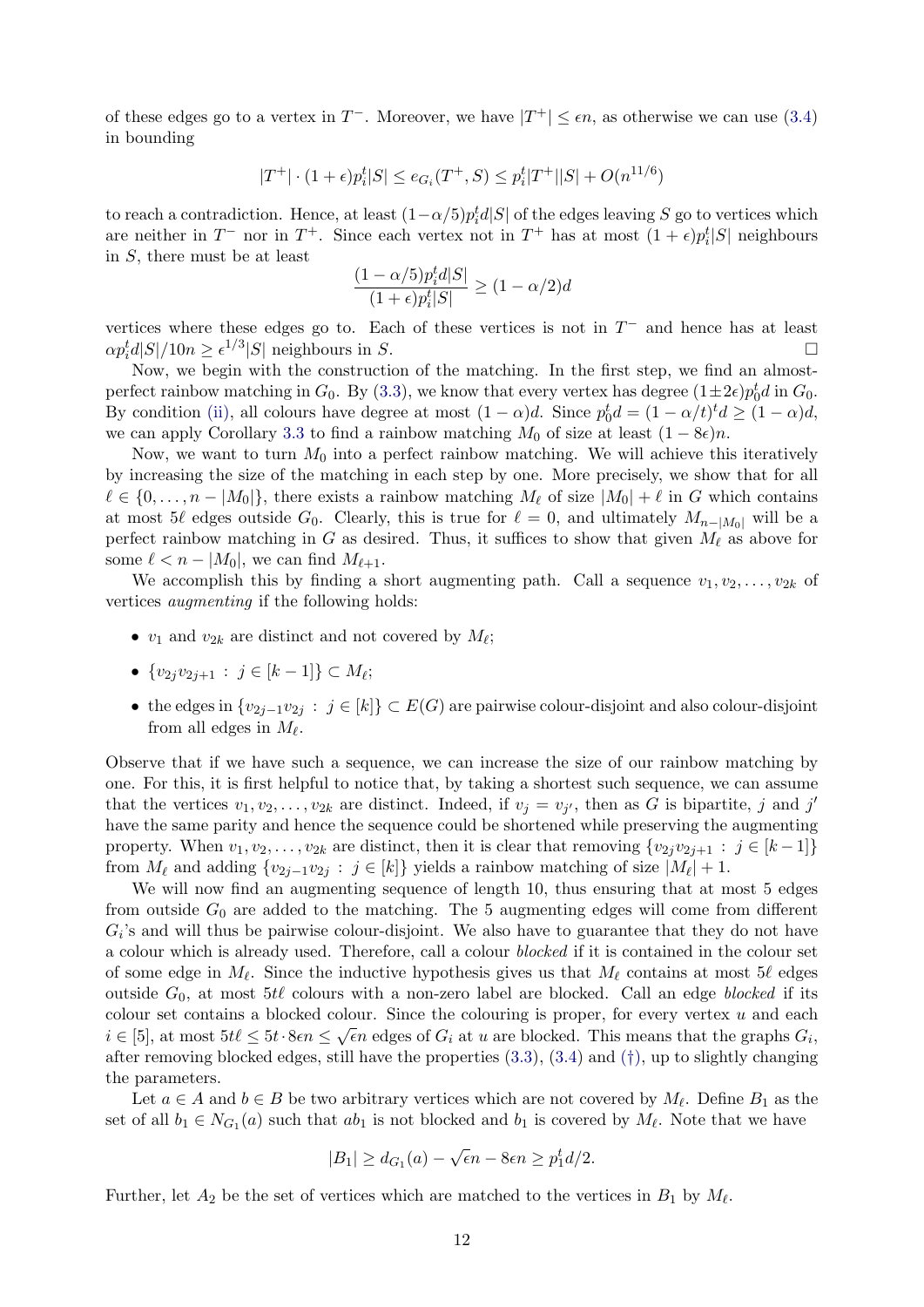Next, let  $B_3$  be the set of all vertices  $b_3$  for which there exists  $a_2 \in A_2$  such that  $a_2b_3 \in E(G_3)$ is not blocked and  $b_3$  is covered by  $M_\ell$ . We claim that  $|B_3| \ge (1-\alpha)d$ . Indeed, since  $|A_2|$  =  $|B_1| \geq \epsilon n$ , by (†[\),](#page-10-2) there exists a set  $B'_3$  of size at least  $(1 - \alpha/2)d$  such that every  $b_3 \in B_3$  has at  $|D_1| \leq \epsilon n$ , by (1), there exists a set  $D_3$  or size at least  $(1 - \alpha/2)a$  such that every  $\delta_3 \in D_3$  has at least  $\epsilon^{1/3} |A_2|$  neighbours in  $A_2$ . For each such vertex  $b_3$ , at most  $\sqrt{\epsilon}n$  edges of  $G_3$  are bloc and hence there exists some  $a_2 \in A_2$  such that  $a_2b_3 \in E(G_3)$  is not blocked. By removing at most 8 $\epsilon n$  vertices from  $B'_3$  which are not covered by  $M_{\ell}$ , we find the set  $B_3$  with the required properties.

Finally, let  $A_4$  be the set of vertices which are matched to the vertices in  $B_3$  by  $M_\ell$ . With exactly the same argument, starting from b, we find sets  $A_1, B_2, A_3, B_4$  with the analogous properties, where  $G_1$  is replaced by  $G_2$  and  $G_3$  is replaced by  $G_4$ .

<span id="page-12-1"></span>

Figure 4: Sketch of the augmenting sequence. The different colours represent the graphs  $G_i$ , the black edges are matching edges.

Having defined all these sets, we can now easily find the desired augmenting sequence as follows. Since  $A_4$  and  $B_4$  have size at least  $(1 - \alpha)d$ , we have  $e_G(A_4, B_4) \ge \alpha n^2$  by [\(iii\).](#page-3-3) Hence, we also have  $e_{G_5}(A_4, B_4) \ge p_5^t \alpha n^2 - O(n^{11/6}) \ge \epsilon^{1/3} n^2$  by [\(3.4\)](#page-10-1). Since in total there are at most We also have  $e_{G_5}(A_4, D_4) \geq p_5 \alpha n^3 - O(n^2) \geq e^{i2} n$  by (5.4). Since in total there are at most  $\sqrt{\epsilon}n^2$  blocked edges, we can find an edge  $a_4b_4 \in E(G_5)$  between  $A_4$  and  $B_4$  which is not blocked. Let  $b_3 \in B_3$  be the match of  $a_4$ . By definition of  $B_3$ , there exists  $a_2 \in A_2$  such that  $a_2b_3 \in E(G_3)$ is not blocked. Finally, let  $b_1$  be the match of  $a_2$  and note that by definition of  $B_1$ , we have that  $ab_1 \in E(G_1)$  is not blocked. Similarly, starting from  $b_4$ , find vertices  $a_3$ ,  $b_2$ , and  $a_1$ . Then  $a, b_1, a_2, b_3, a_4, b_4, a_3, b_2, a_1, b$  is an augmenting sequence as desired (cf. Figure [4\)](#page-12-1).

# <span id="page-12-0"></span>4 Upper bound

In this section, we establish our upper bound on  $qc(n)$ , by constructing partial *n*-queens configurations which cannot be completed. Before proving the upper bound given in Theorem [1.2,](#page-2-1) we give the following very simple argument which shows that  $qc(n) \leq n/3 + O(1)$ . Assume for simplicity that n is divisible by 3. Partition the chessboard into 9 squares of side length  $n/3$ . Now, simply view the central box as an  $n/3 \times n/3$  chessboard, and put an  $n/3$ -queens configuration there. (This is possible whenever  $n/3 > 4$ .) Clearly, this is a partial *n*-queens configuration of the original chessboard. We claim that it cannot be completed. Indeed, no additional queen can be placed in any of the 4 boxes which share a side with the central box. Hence, if it was possible to place  $2n/3$  additional queens, then they all have to be placed into the 4 corner boxes. Hence, we can assume that at least  $n/3$  queens are placed in two corner boxes which lie diagonally opposite to each other, say top left and right bottom. However, these two corner boxes together with the central box are covered by  $2n/3 - 1$  parallel diagonals. Since  $n/3$  of these diagonals are already blocked by queens in the central box, it is impossible to place another  $n/3$  queens into the two corner boxes.

Now, we continue with the proof of our improved bound. While the construction is similar (we place an m-queens configuration into the middle of the chessboard), a more elaborate argument is needed to show that it cannot be completed. In fact, we formulate a very general setup based on linear programming duality which can also be used to improve our bound.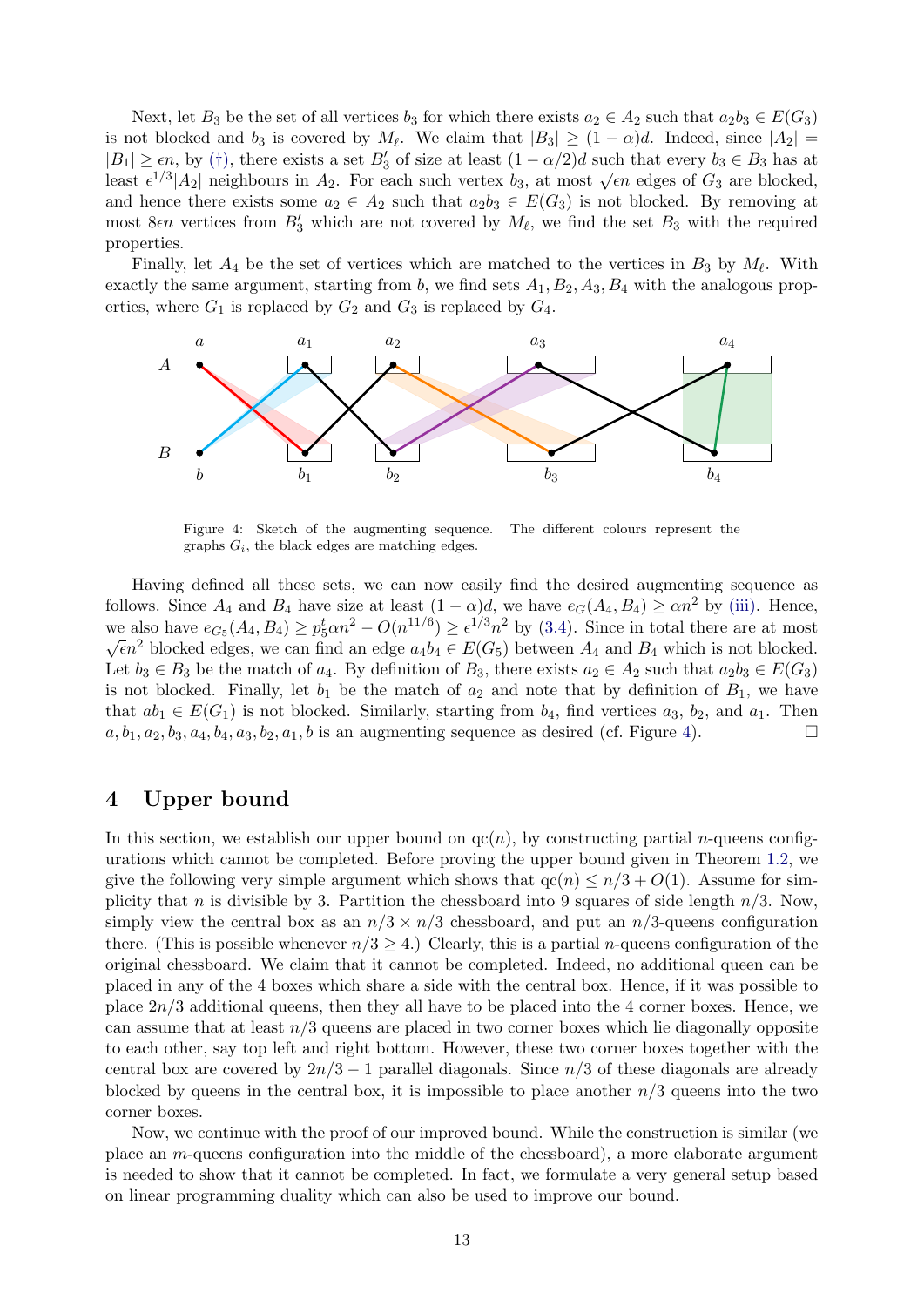$\sum_{L\in\mathcal{L}} w(L)$ . We say that w covers a square  $(i, j)$  if the sum of the weights of the lines containing Given the  $n \times n$  chessboard, a line weighting is a function  $w: \mathcal{L} \to [0, 1]$ . Its value is simply that square is at least 1, that is,

$$
\sum_{L \in \mathcal{L} \colon (i,j) \in L} w(L) = w(R_i) + w(C_j) + w(D_{i+j-(n+1)}^+) + w(D_{i-j}^-) \ge 1.
$$

For a subset  $\Lambda \subset [n] \times [n]$ , we say that w covers  $\Lambda$  if it covers every element of  $\Lambda$ .

<span id="page-13-0"></span>**Proposition 4.1.** Let Q' be a partial n-queens configuration and let  $\Lambda \subset [n] \times [n]$  be the set of squares not attacked by Q'. If there exists a line weighting which covers  $\Lambda$  and has value less than  $n - |Q'|$ , then  $Q'$  cannot be completed.

**Proof.** Let w be a line weighting which covers  $\Lambda$ . Suppose that  $Q'$  can be completed to an *n*-queens configuration Q. Hence,  $Q \setminus Q' \subset \Lambda$  has size  $n - |Q'|$ . For each  $(i, j) \in Q \setminus Q'$ , we have  $\sum_{L\in\mathcal{L}: (i,j)\in L} w(L) \geq 1$ . By summing this inequality over all  $(i,j)\in Q\setminus Q'$ , since any line will only appear at most once on the left hand side, we see that the value of w is at least  $n - |Q'|$ , which yields a contradiction.

We will use Proposition [4.1](#page-13-0) to prove that our constructed partial *n*-queens configuration cannot be completed. For this, we need to find a suitable line weighting which certifies this. As mentioned before, in our construction,  $Q'$  will be an m-queens configuration in the centre of the chessboard. This restricts  $\Lambda$  to the four corner boxes of side length  $(n - m)/2$ . We will first define a line weighting  $\hat{w}$  which covers all elements of these four corner boxes. Subsequently, we observe that we can actually set the weight of all diagonals which contain an element of  $Q'$  to 0, thus significantly reducing the value of the line weighting. In the weighting  $\hat{w}$ , the diagonals which are close to the main diagonals will have larger weight than those which are further away. Hence, the value of our line weighting is reduced the most if the elements of  $Q'$  are "close" to the main diagonals. It turns out that a well-known construction of (toroidal)  $n$ -queens configurations (cf. [\[5\]](#page-17-0)) has the property that many queens are close to the main diagonals.

<span id="page-13-1"></span>**Proposition 4.2.** For  $n \equiv 1 \mod 6$ , there exists an n-queens configuration Q such that

$$
\sum_{(i,j)\in Q} |i+j-(n+1)|+|i-j| \le 2n^2/3 + O(n).
$$

**Proof.** For each  $i \in \{1, ..., (n-1)/2\}$ , we place a queen on  $(i, 2i)$ . For each  $i \in \{(n+1)/2, ..., n\}$ , we place a queen on  $(i, 2i - n)$ . The quantity of interest then becomes

$$
\sum_{i=1}^{\frac{n-1}{2}} |3i - n - 1| + |-i| + \sum_{i=\frac{n+1}{2}}^{n} |3i - 2n - 1| + |-i + n|
$$
  
=  $n^2 \left[ \int_0^{1/2} |3x - 1| + x \, dx + \int_{1/2}^1 |3x - 2| + |1 - x| \, dx \right] + O(n)$   
=  $2n^2/3 + O(n)$ .

 $\Box$ 

**Proof of Theorem [1.2,](#page-2-1) upper bound.** Suppose  $n$  is large enough. Let us first assume that n is odd. Let m be the largest integer which is at most  $0.241n$  and  $\equiv 1 \mod 6$ . (We will actually prove that  $qc(n) < m \leq 0.241n < n/4$ . Set  $t = (n - m)/2$ .

Let Q be the m-queens configuration from Proposition [4.2.](#page-13-1) We embed it in the centre of the chessboard, more precisely, we let  $Q' = \{(i + t, j + t) : (i, j) \in Q\}$ . Obviously,  $Q'$  is a partial n-queens configuration. We want to show that it cannot be completed.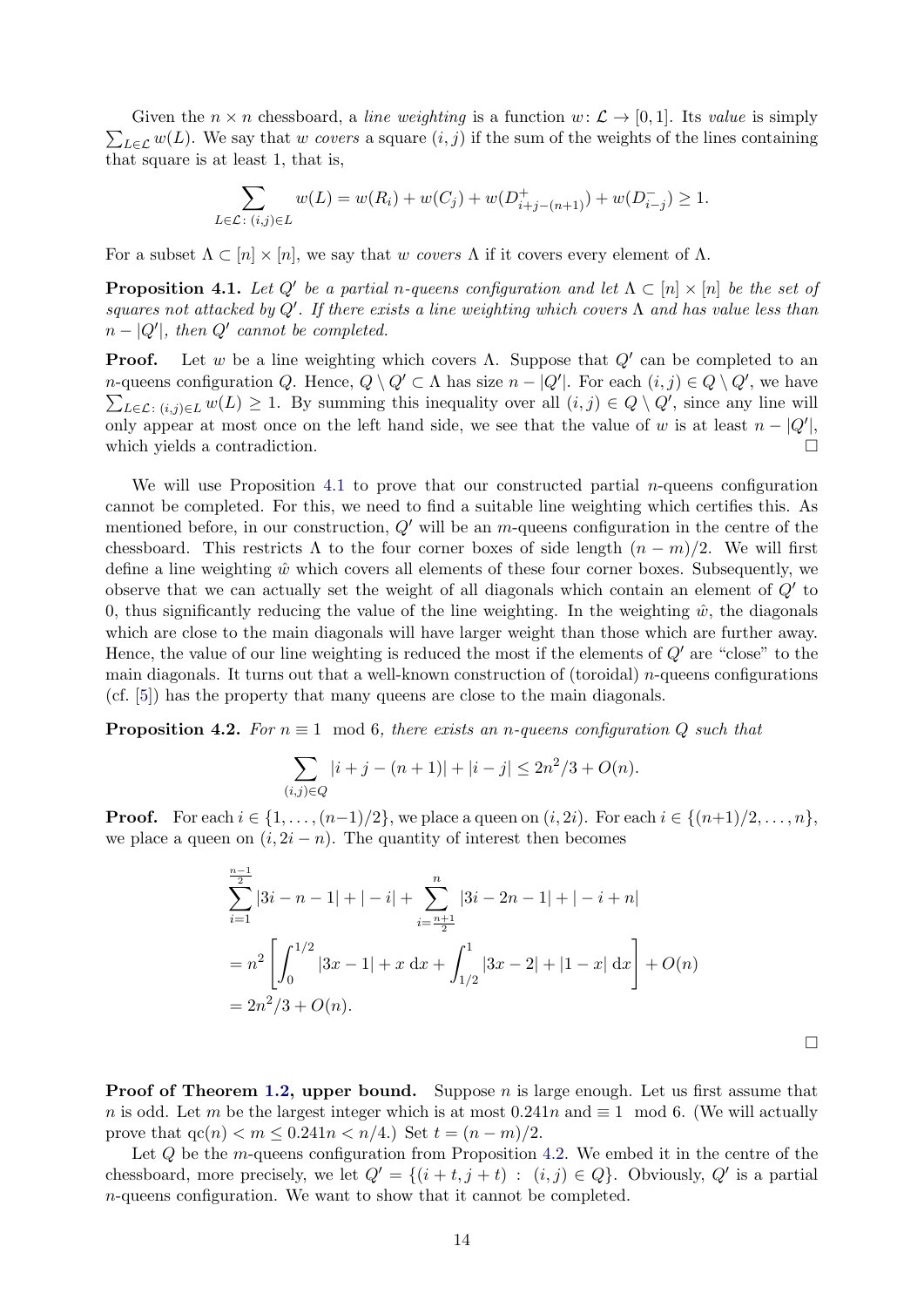Let  $\Lambda \subset [n] \times [n]$  be the set of squares not attacked by  $Q'$ . Clearly,  $\Lambda$  is contained in the set

$$
\hat{\Lambda} = \{(i, j) : i, j \in \{1, \dots, t\} \cup \{n - t + 1, \dots, n\}\}
$$

which consists of the four  $t \times t$  corners of the chessboard. We will first define a line weighting which covers  $\hat{\Lambda}$ . For this, define  $\hat{w}$  as follows: for each  $i \in \{1, \ldots, t\}$ , set

$$
\hat{w}(R_i) = \hat{w}(C_i) = \hat{w}(R_{n+1-i}) = \hat{w}(C_{n+1-i}) := \left|\frac{i}{t+1} - \frac{1}{2}\right|.
$$
\n(4.1)

Moreover, for each  $k \in \{-(t-1), \ldots, t-1\}$ , set

$$
\hat{w}(D_k^+) = \hat{w}(D_k^-) = 1 - \left| \frac{k}{t+1} \right|.
$$
\n(4.2)

Set the weight of all other lines to 0.



Figure 5: The black squares in the centre represent the partial configuration  $Q'$ . The grey squares share a row or column with  $Q'$ , leaving the four  $t \times t$  corners. Each square there is covered by the weight of its row, column and the longer diagonal. Ultimately, we can "remove" the diagonals which pass through  $Q'$ .

We claim that  $\hat{w}$  covers  $\hat{\Lambda}$ . By symmetry, it suffices to consider  $(i, j) \in [t] \times [t]$ . We then have

$$
\sum_{L \in \mathcal{L} \colon (i,j) \in L} \hat{w}(L) \ge \hat{w}(R_i) + \hat{w}(C_j) + \hat{w}(D_{i-j}^{-})
$$
\n
$$
= \left| \frac{i}{t+1} - \frac{1}{2} \right| + \left| \frac{j}{t+1} - \frac{1}{2} \right| + 1 - \left| \frac{i-j}{t+1} \right| \ge 1,
$$

where the last inequality holds by the triangle inequality. This proves the claim.

Notice also that  $\hat{w}$  has value  $3t + O(1)$ , where the 2t rows and 2t columns contribute  $1/4$  +  $O(1/t)$  on average, and the 4t diagonals contribute  $1/2 + O(1/t)$  on average.

Now, observe that we can set the weight of all diagonals which contain some queen from  $Q'$  to 0, because no element of such a diagonal is in Λ. The obtained line weighting w then still covers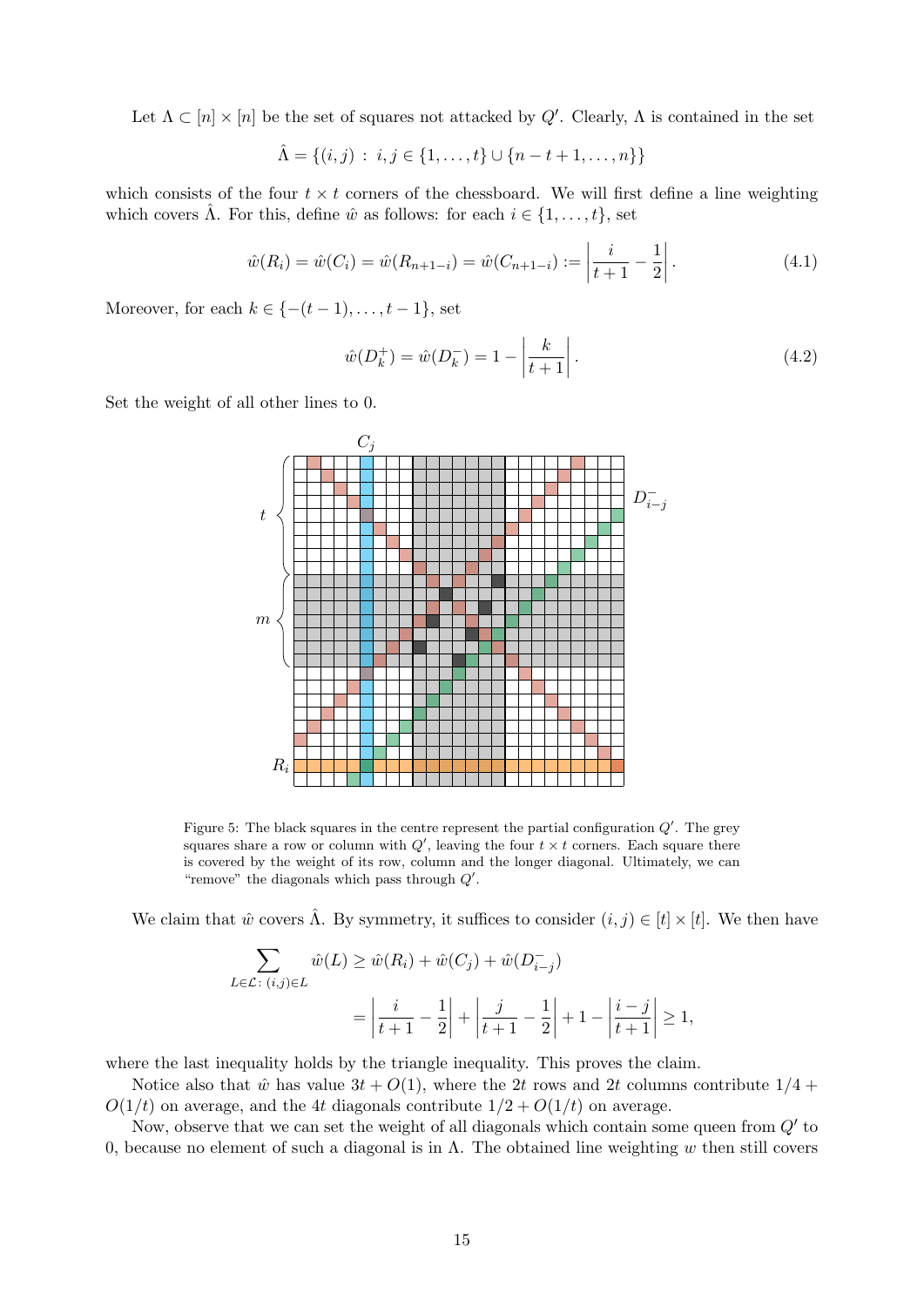$Λ$ , and its value is reduced (with respect to the value of  $\hat{w}$ ) by

$$
\sum_{(i,j)\in Q'} \hat{w}(D^+_{i+j-(n+1)}) + \hat{w}(D^-_{i-j}) = 2|Q'| - \sum_{(i,j)\in Q'} \left| \frac{i+j-(n+1)}{t+1} \right| + \left| \frac{i-j}{t+1} \right|
$$
  
=  $2m - \frac{1}{t+1} \sum_{(i,j)\in Q'} |i+j-(n+1)| + |i-j|.$ 

By Proposition [4.2,](#page-13-1) we have

$$
\sum_{(i,j)\in Q'} |i+j - (n+1)| + |i - j| = \sum_{(i,j)\in Q} |(i+t) + (j+t) - (n+1)| + |(i+t) - (j+t)|
$$
  
= 
$$
\sum_{(i,j)\in Q} |i+j - (m+1)| + |i - j|
$$
  

$$
\leq 2m^2/3 + O(m).
$$

Altogether, we conclude that the value of  $w$  is at most

$$
3t - 2m + \frac{2m^2}{3t} + O(1).
$$

If this value is smaller than  $n - |Q'| = 2t$ , then Proposition [4.1](#page-13-0) certifies that Q' cannot be completed. This condition informed our choice of  $m$ . It is straightforward to check that with  $m = 0.241n + O(1)$  and  $t = (n - m)/2$  we indeed have the desired strict inequality.

Finally, if n is even, we can simply repeat the above construction with  $n' = n - 1$ , and add weight 1 to  $R_n$  and  $C_n$  to get the desired weighting.

### <span id="page-15-0"></span>5 Concluding remarks

In this paper, we studied the *n*-queens completion problem, showing that if at most  $n/60$  queens are placed on an  $n \times n$  chessboard, mutually non-attacking, then they can be completed to an  $n$ -queens configuration. We also provided a construction of a partial configuration of size roughly  $n/4$  which cannot be completed. It would be very interesting to close the gap between the lower and upper bound.

<span id="page-15-1"></span>**Problem 5.1.** Determine the *n*-queens completion threshold  $qc(n)$  asymptotically.

In fact, note that our proof of the upper bound (via Proposition [4.1\)](#page-13-0) shows that  $Q'$  does not even have a fractional completion. In more detail, given a partial configuration  $Q'$ , let  $\Lambda$  as before be the set of squares which are not attacked by  $Q'$ . We say that  $Q'$  has a fractional completion if there exists a non-negative weight function on  $\Lambda$  with the total weight  $n-|Q'|$  such that the weight along each line is at most 1. Similar to  $q c(n)$ , one can define  $q c^*(n)$  as the fractional n-queens *completion threshold*, that is, the largest integer with the property that any partial *n*-queens configuration on an  $n \times n$  chessboard with at most  $qc^*(n)$  queens has a fractional completion. Obviously,  $qc(n) \le qc^*(n)$ , and (by virtue of our proof) the upper bound in Theorem [1.2](#page-2-1) also holds for  $\text{qc}^*(n)$ . We conjecture that in fact  $\text{qc}(n)$  and  $\text{qc}^*(n)$  are asymptotically equal. This breaks Problem [5.1](#page-15-1) into two natural sub-problems, both of which are interesting on their own. Show that  $\operatorname{qc}(n) \sim \operatorname{qc}^*(n)$  and determine  $\operatorname{qc}^*(n)$ .

So far, we were mainly concerned with finding one completion of a given partial  $n$ -queens configuration  $Q'$  (or showing that none exists). However, it is also natural to ask how many distinct completions there are. For instance, Nauck's original configuration (Figure [1\)](#page-0-0) has 2 completions. A trivial upper bound is the number of all  $n$ -queens configurations, which is at most  $n! \leq n^n$ . One can adapt our proof to show that not only can any partial configuration of size at most  $n/60$  be completed, but even that there are super-exponentially many completions.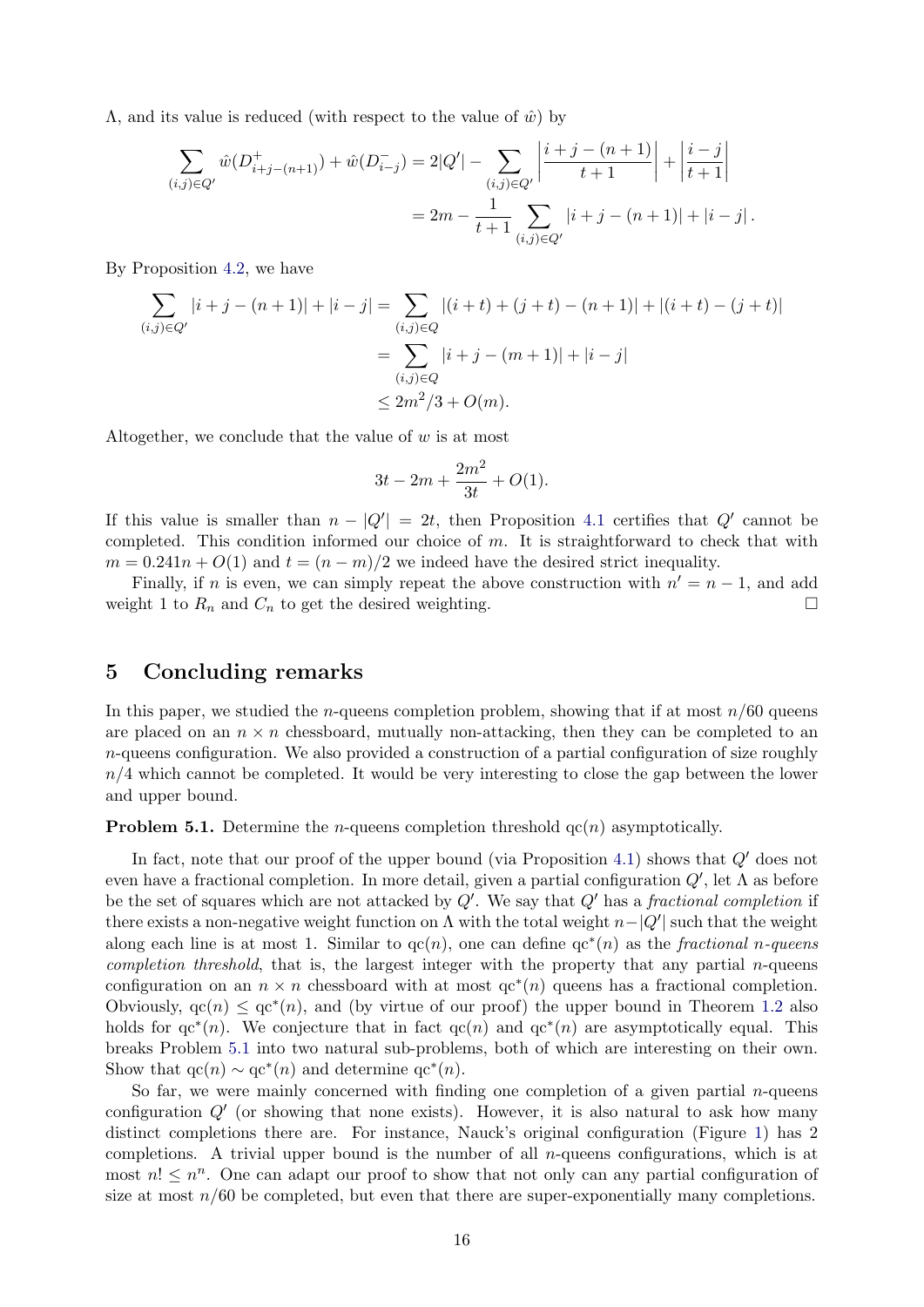<span id="page-16-4"></span>**Theorem 5.2.** For large enough n, any partial n-queens configuration of size at most  $n/60$  can be completed in at least  $n^{\Omega(n)}$  different ways.

This follows immediately (by following the proof of Theorem [1.2\)](#page-2-1) from a counting version of our rainbow matching lemma. Namely, in Lemma [2.2,](#page-3-1) under the same assumptions, there exist  $n^{\Omega(n)}$  perfect rainbow matchings. The approach to prove this is quite standard by now and has been used for many counting problems in combinatorics (and also in  $[6, 20, 32]$  $[6, 20, 32]$  $[6, 20, 32]$  $[6, 20, 32]$  $[6, 20, 32]$  for counting nqueens configurations), so we omit the details. Roughly speaking, one requires a counting version of Theorem [3.2](#page-8-0) which in the proof of Lemma [2.2](#page-3-1) yields  $n^{\Omega(n)}$  different approximate rainbow matchings  $M_0$ . Then, by inspecting our proof, each of these approximate rainbow matchings can be augmented to a perfect rainbow matching, and at most  $n^{O(\epsilon n)}$  approximate matchings produce the same perfect matching, which gives the desired result.

We believe that the statement Theorem [5.2](#page-16-4) remains true if  $n/60$  is replaced by  $(1-o(1))\text{qc}(n)$ . Also, note that the counting result is quite rough. It would be interesting to determine the number of completions for a given partial configuration  $O'$  more accurately, say within subexponential factors. Perhaps some of the techniques introduced in [\[32\]](#page-18-1) are adaptable to this "generalized n-queens problem".

Finally, it might also be interesting to look at embeddings instead of completions. Generally speaking, if some partial instance of a combinatorial structure is not completable, one might still wonder if it can be embedded into a complete instance of larger order, and if so, by how much the order has to be increased for this to be possible. For instance, while there are partial Latin squares of order n with n cells filled in which cannot be completed (to a Latin square of order n), Evans  $[12]$  showed that any partial Latin square of order n can be embedded into a Latin square of order at most  $2n$ . The corresponding result for Steiner triple systems was obtained by Bryant and Horsley [\[7\]](#page-17-21), who thereby proved a conjecture of Lindner. For a general discussion of such problems in graph theory, see [\[28\]](#page-18-6).

Given a partial *n*-queens configuration  $Q'$ , we thus ask what is the smallest  $n^*$  such that  $Q'$ can be embedded into an  $n^*$ -queens configuration Q. Here, by embedding we mean that the  $n \times n$ chessboard on which  $Q'$  is given is a subsquare of the larger board, that is, there exist  $i_0, j_0$  such that  $(i + i_0, j + j_0) \in Q$  for all  $(i, j) \in Q'$ . Note that  $n^* = n$  if and only if  $Q'$  is completable. The existence of  $n^*$  was first shown in [\[14\]](#page-17-6) (with an implicit upper bound linear in n), which also follows immediately from our Theorem [1.2.](#page-2-1)

# Acknowledgment

We thank two anonymous reviewers for a careful reading of our paper and many helpful comments.

Data Availability Statement. The research in this paper is of purely theoretical nature and has no data associated with it.

### References

- <span id="page-16-2"></span>[1] R. Aharoni and E. Berger, Rainbow matchings in r-partite r-graphs, Electron. J. Combin. 16 (2009), Research Paper 119, 9.
- <span id="page-16-1"></span>[2] M. Aigner and G. M. Ziegler, Proofs from The Book, sixth ed., Springer, Berlin, 2018.
- <span id="page-16-3"></span>[3] N. Alon, A. Pokrovskiy, and B. Sudakov, Random subgraphs of properly edge-coloured complete graphs and long rainbow cycles, Israel J. Math. 222 (2017), 317–331.
- <span id="page-16-0"></span>[4] L. D. Andersen and A. J. W. Hilton, *Thank Evans!*, Proc. Lond. Math. Soc. 47 (1983), 507–522.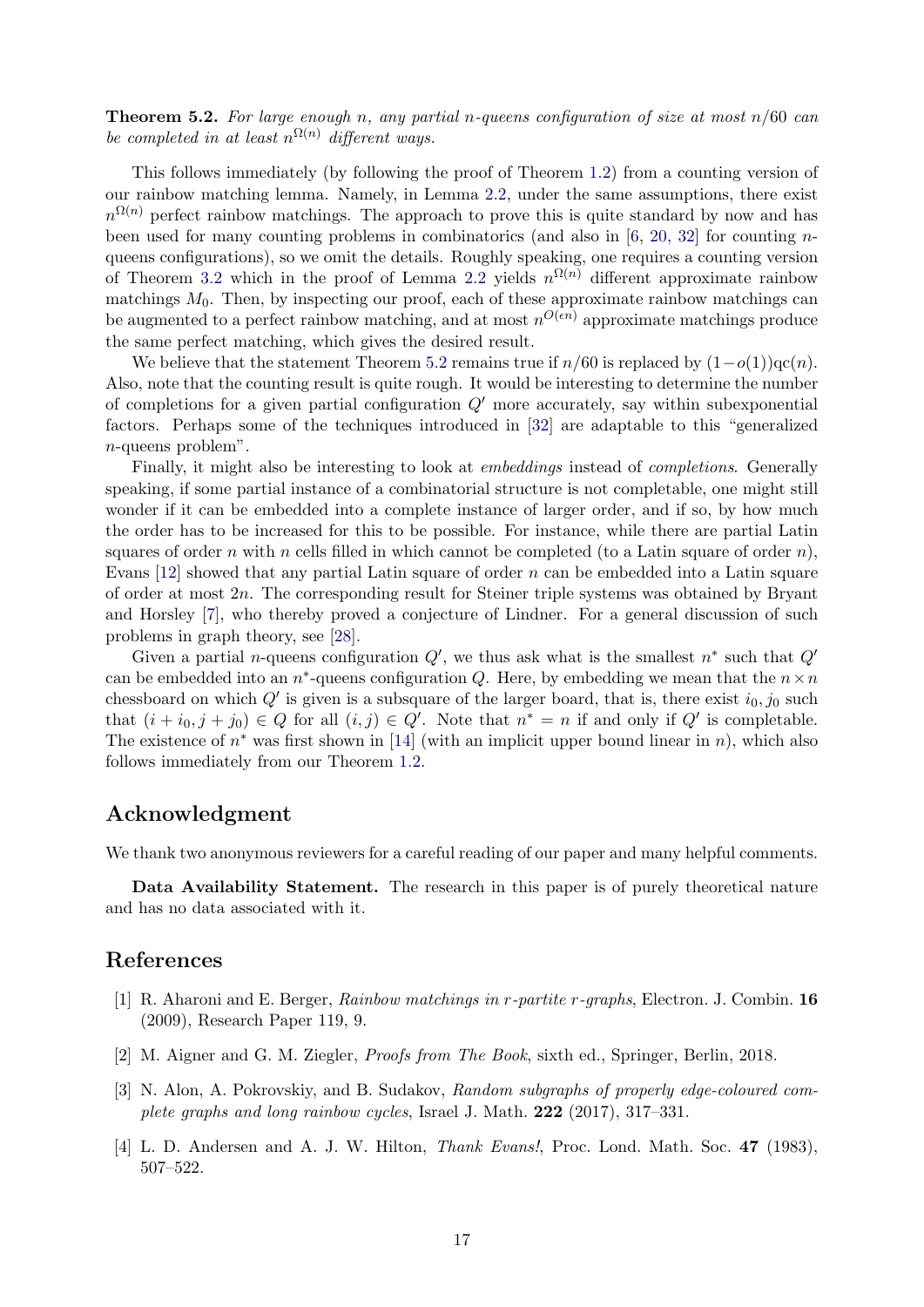- <span id="page-17-0"></span>[5] J. Bell and B. Stevens, A survey of known results and research areas for n-queens, Discrete Math. 309 (2009), 1–31.
- <span id="page-17-1"></span>[6] C. Bowtell and P. Keevash, The n-queens problem, arXiv:2109.08083 (2021).
- <span id="page-17-21"></span>[7] D. Bryant and D. Horsley, A proof of Lindner's conjecture on embeddings of partial Steiner triple systems, J. Combin. Des. 17 (2009), 63–89.
- <span id="page-17-7"></span>[8] M. Coulson, P. Keevash, G. Perarnau, and L. Yepremyan, Rainbow factors in hypergraphs, J. Combin. Theory Ser. A 172 (2020), 105184, 14.
- <span id="page-17-8"></span>[9] M. Coulson and G. Perarnau, Rainbow matchings in Dirac bipartite graphs, Random Structures Algorithms 55 (2019), 271–289.
- <span id="page-17-9"></span>[10] S. Ehard, S. Glock, and F. Joos, A rainbow blow-up lemma for almost optimally bounded edge-colourings, Forum Math. Sigma 8 (2020), e37.
- <span id="page-17-18"></span>[11] P. Erdős and J. Spencer, *Lopsided Lovász local lemma and Latin transversals*, Discrete Appl. Math. 30 (1991), 151–154.
- <span id="page-17-4"></span>[12] T. Evans, Embedding incomplete Latin squares, Amer. Math. Monthly 67 (1960), 958–961.
- <span id="page-17-10"></span>[13] P. Gao, R. Ramadurai, I. M. Wanless, and N. Wormald, Full rainbow matchings in graphs and hypergraphs, Combin. Probab. Comput. 30 (2021), 762–780.
- <span id="page-17-6"></span>[14] I. P. Gent, C. Jefferson, and P. Nightingale, Complexity of n-queens completion, J. Artificial Intelligence Res. 59 (2017), 815–848.
- <span id="page-17-11"></span>[15] S. Glock, D. Kühn, R. Montgomery, and D. Osthus, *Decompositions into isomorphic rainbow* spanning trees, J. Combin. Theory Ser. B 146 (2021), 439–484.
- <span id="page-17-19"></span>[16] J. Kahn, Asymptotically good list-colorings, J. Combin. Theory Ser. A 73 (1996), 1–59.
- <span id="page-17-12"></span>[17] P. Keevash, A. Pokrovskiy, B. Sudakov, and L. Yepremyan, New bounds for Ryser's conjecture and related problems, Trans. Amer. Math. Soc. 9 (2022), 288–321.
- <span id="page-17-13"></span>[18] J. Kim, D. Kühn, A. Kupavskii, and D. Osthus, Rainbow structures in locally bounded colourings of graphs, Random Structures Algorithms (2020), 1171–1204.
- <span id="page-17-2"></span>[19] Z. Luria, New bounds on the number of n-queens configurations, arXiv:1705.05225 (2017).
- <span id="page-17-3"></span>[20] Z. Luria and M. Simkin, A lower bound for the n-queens problem, arXiv:2105.11431 (2021).
- <span id="page-17-20"></span>[21] M. Molloy and B. Reed, Near-optimal list colorings, Random Structures Algorithms 17 (2000), 376–402.
- <span id="page-17-14"></span>[22] R. Montgomery, A. Pokrovskiy, and B. Sudakov, Decompositions into spanning rainbow structures, Proc. Lond. Math. Soc. 119 (2019), 899–959.
- <span id="page-17-15"></span>[23]  $\_\_\_\_\_\$ , Embedding rainbow trees with applications to graph labelling and decomposition, J. Eur. Math. Soc. 22 (2020), 3101–3132.
- <span id="page-17-16"></span> $[24]$  , A proof of Ringel's Conjecture, Geom. Funct. Anal. 31 (2021), 663–720.
- <span id="page-17-17"></span>[25] D. Munhá Correia and B. Sudakov, *Proof of Grinblat's conjecture on rainbow matchings in* multigraphs,  $arXiv:2110.01600$  (2021).
- <span id="page-17-5"></span>[26] C. St. J. A. Nash-Williams, An unsolved problem concerning decomposition of graphs into triangles, In: Combinatorial Theory and its Applications III (P. Erdős, A. Rényi, and V.T. Sós, eds.), North Holland, 1970, pp. 1179–1183.